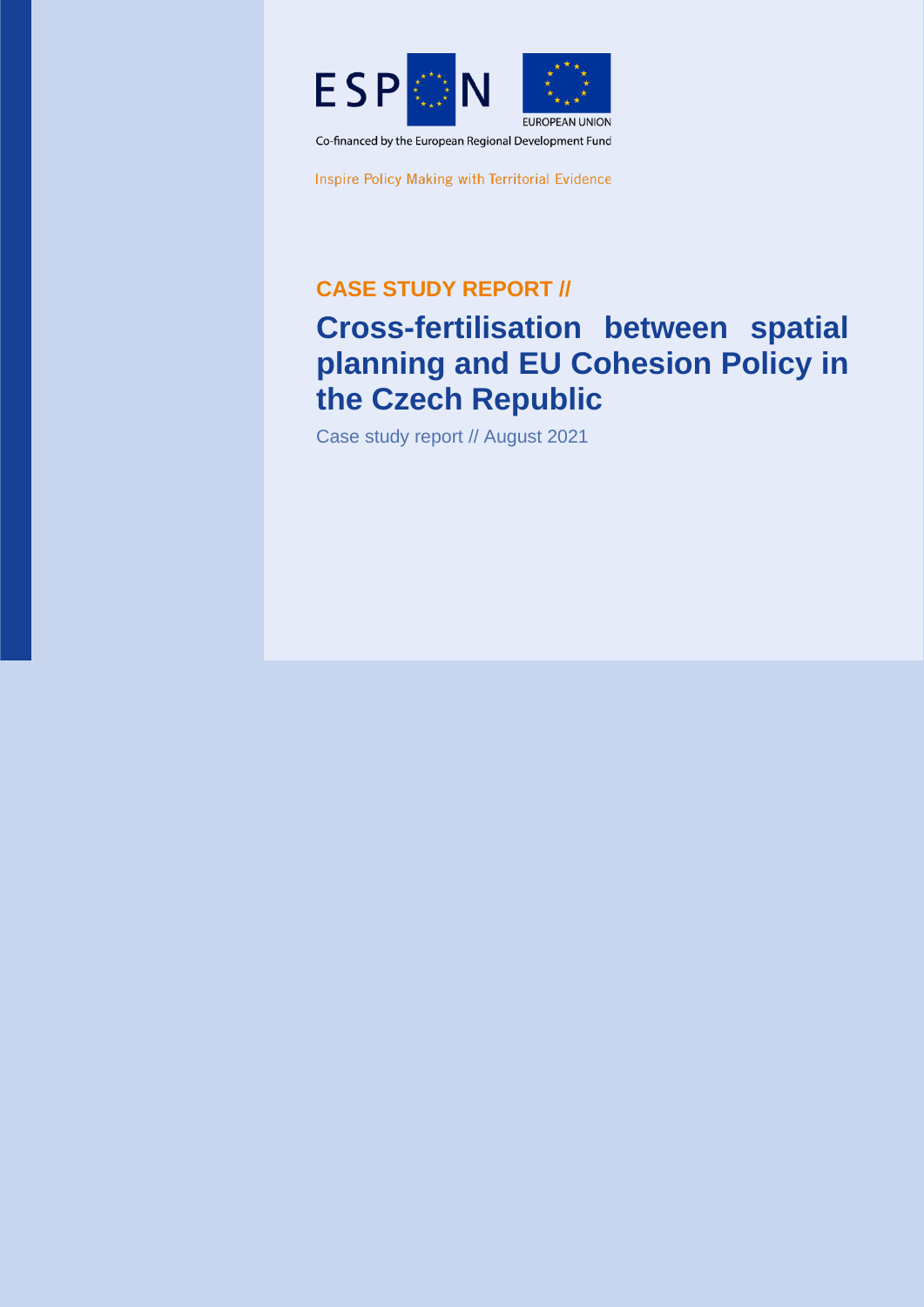This Case study report is conducted within the framework of the ESPON 2020 Cooperation Programme, partly financed by the European Regional Development Fund.

The ESPON EGTC is the Single Beneficiary of the ESPON 2020 Cooperation Programme. The Single Operation within the programme is implemented by the ESPON EGTC and co-financed by the European Regional Development Fund, the EU Member States, the United Kingdom and the Partner States, Iceland, Liechtenstein, Norway and Switzerland.

This delivery does not necessarily reflect the opinions of members of the ESPON 2020 Monitoring Committee.

#### **Coordination:**

ESPON EGTC: Zintis Hermansons (project expert)

#### **Authors**

Karel Maier, Czech University of Life Sciences Prague (Czech Republic)

Jan Kabrhel, Czech University of Life Sciences Prague (Czech Republic)

Marcin Dąbrowski, Delft University of Technology (The Netherlands)

#### **Technical Support**

Daniel Franke, Czech University of Life Sciences Prague (Czech Republic)

#### **Advisory group**

The report was elaborated under the auspices and with active support of the expert group from the Czech Ministry of Regional Development:

Milada Hroňková (ESPON MC member) Jan Jelínek Pavel Lukeš Josef Morkus Richard Nikischer Filip Novosád Zdeněk Opravil Robert Veselý

#### **Acknowledgements**

Comments were provided by Verena Balz and Wil Zonneveld, Delft University of Technology (The Netherlands)

#### **Information on ESPON and its projects can be found at www.espon.eu.**

The website provides the possibility to download and examine the most recent documents produced by finalised and ongoing ESPON projects.

**© ESPON, 2020**

Layout and graphic design by BGRAPHIC, Denmark

Printing, reproduction or quotation is authorised provided the source is acknowledged and a copy is forwarded to the ESPON EGTC in Luxembourg.

Contact: [info@espon.eu](mailto:info@espon.eu)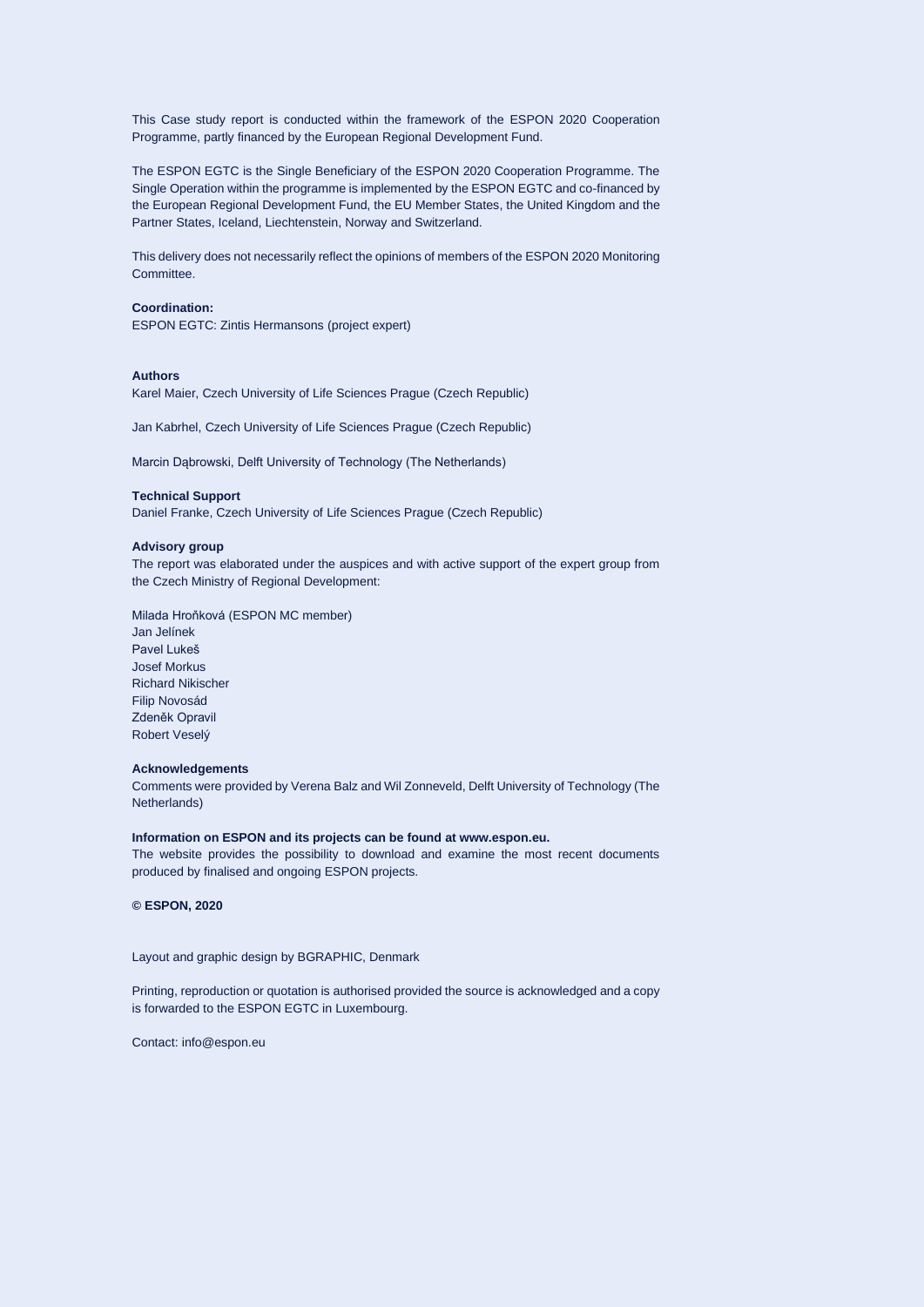

Co-financed by the European Regional Development Fund

Inspire Policy Making with Territorial Evidence

## **CASE STUDY REPORT //**

# **Cross-fertilisation between spatial planning and EU Cohesion Policy in the Czech Republic**

Case study report // August 2021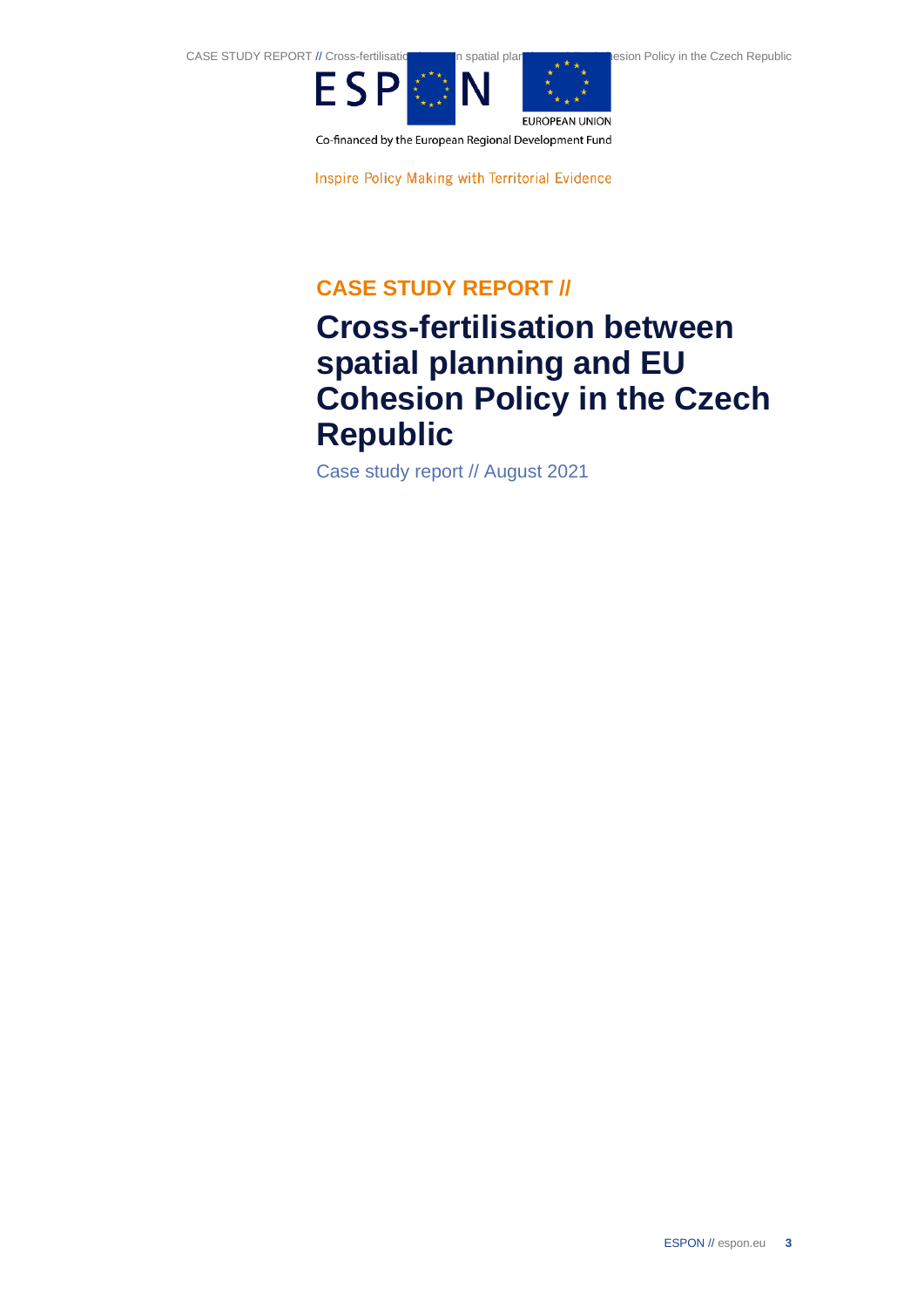# **Table of contents**

| 1                       |                                                                                                                                                                |
|-------------------------|----------------------------------------------------------------------------------------------------------------------------------------------------------------|
| 1.1                     |                                                                                                                                                                |
| 1.2                     | The 'parallel universes' of EU Cohesion Policy and domestic spatial planning 10                                                                                |
| 1.3                     |                                                                                                                                                                |
| $\overline{2}$          | Specific challenges in the Czech Republic in strengthening relations between EU<br>Cohesion Policy implementation, regional policy and spatial planning at the |
|                         |                                                                                                                                                                |
| 2.1                     |                                                                                                                                                                |
| 2.2                     |                                                                                                                                                                |
| 2.3                     |                                                                                                                                                                |
| $\overline{\mathbf{3}}$ |                                                                                                                                                                |
| 3.1                     | Themes of relevance for improving integration between EU Cohesion Policy implementation                                                                        |
|                         |                                                                                                                                                                |
| 3.2                     |                                                                                                                                                                |
| 3.3                     |                                                                                                                                                                |
| $\overline{\bf{4}}$     |                                                                                                                                                                |
| 5                       |                                                                                                                                                                |
| 5.1                     |                                                                                                                                                                |
| 5.2                     |                                                                                                                                                                |
|                         |                                                                                                                                                                |
|                         |                                                                                                                                                                |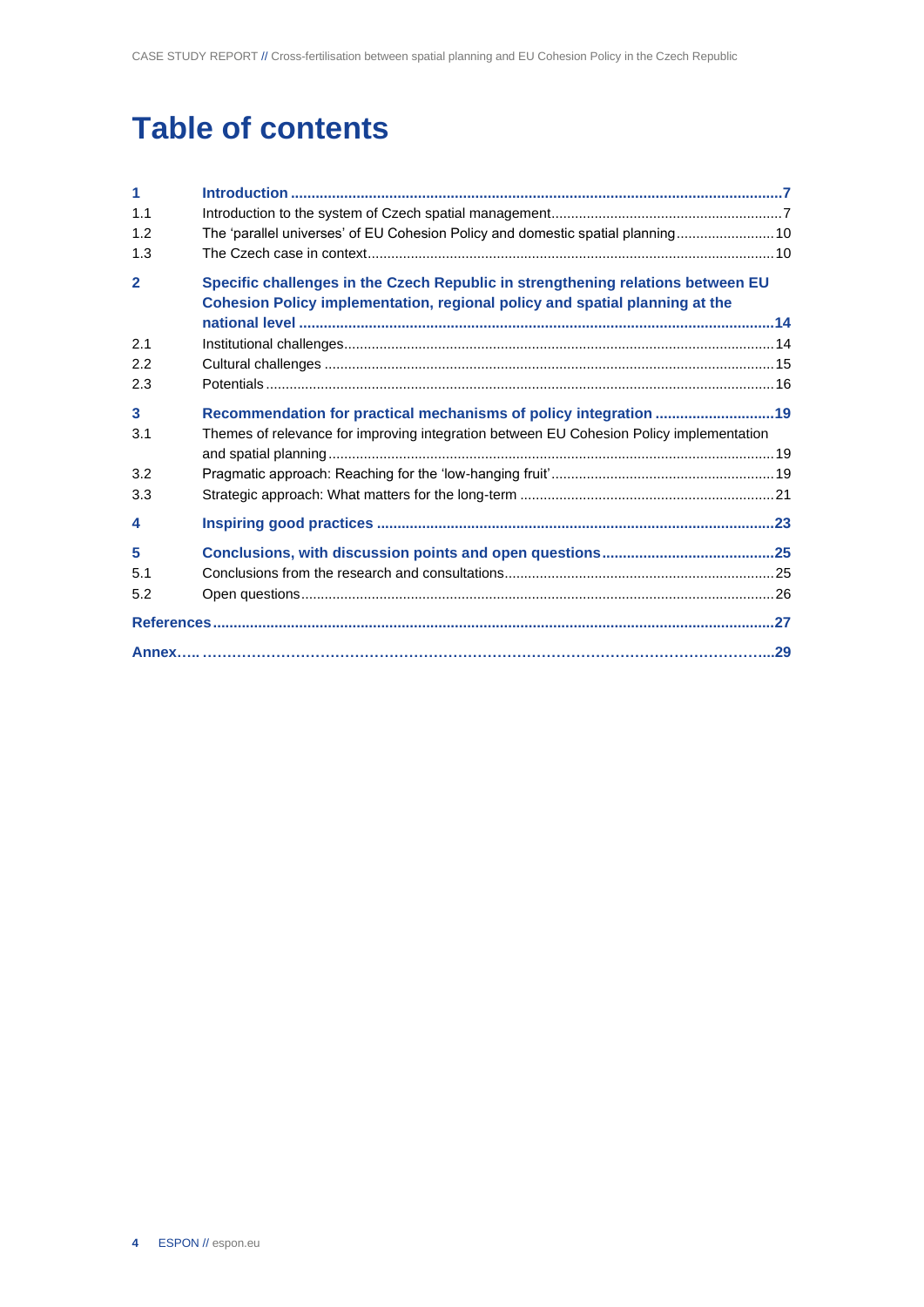# **List of figures and tables**

### **List of figures**

#### **List of tables**

| Table 1 Influence of EU Cohesion Policy and its components (Territorial Cooperation and Urban |  |
|-----------------------------------------------------------------------------------------------|--|
| Policy) on domestic territorial governance and spatial planning systems between 2000          |  |
|                                                                                               |  |
|                                                                                               |  |
|                                                                                               |  |
| Table 4 Selected examples of ESPON COMPASS inspirations for the Czech case study 23           |  |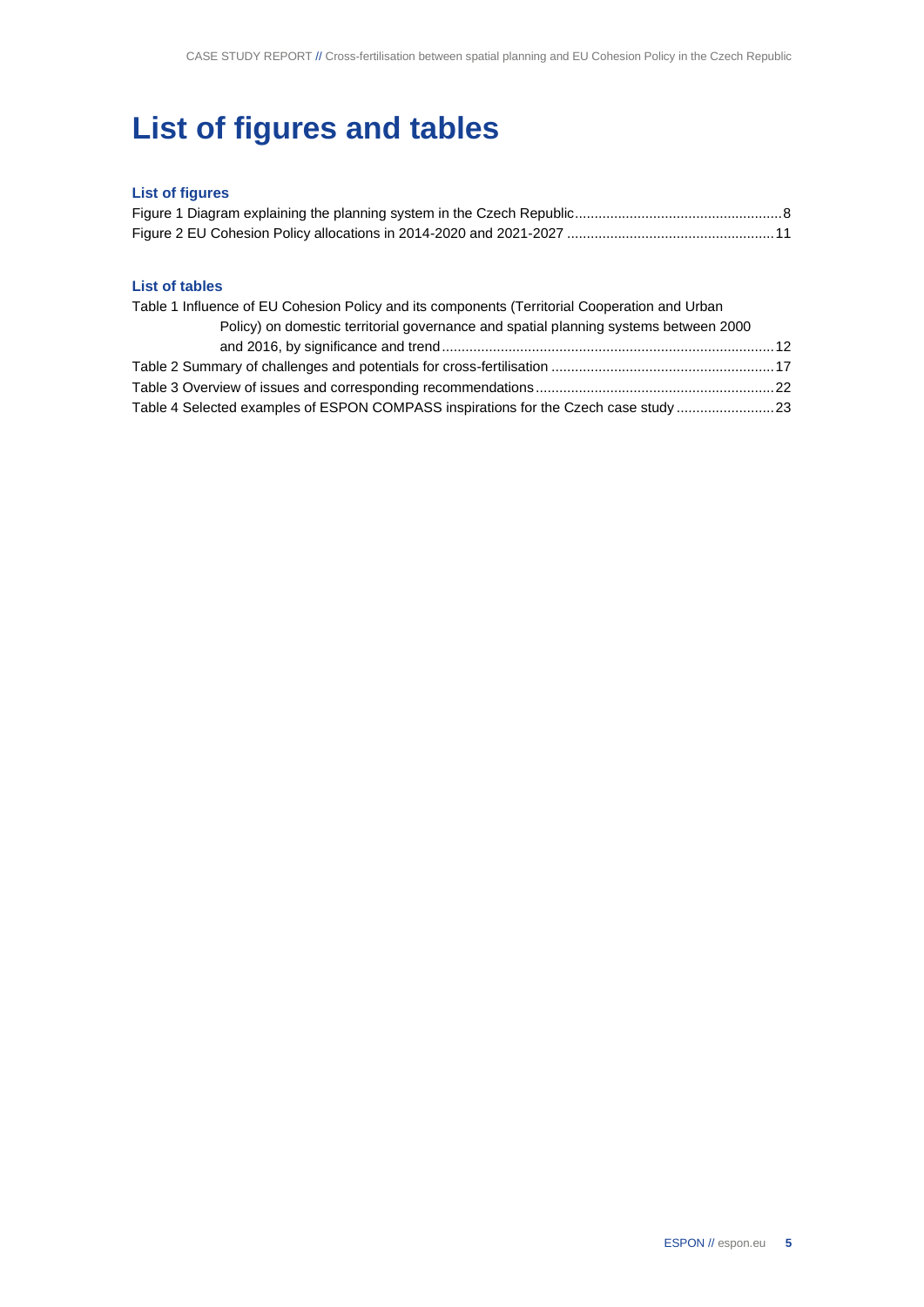# **Abstract**

This report presents the results of the case study on cross-fertilisation between spatial planning and the implementation of EU Cohesion Policy in the Czech Republic, conducted as part of ESPON Comparative Analysis of Territorial Governance and Spatial Planning (COMPASS) Dialogue and Case Study project. The case study entailed a survey and interviews with the key planning and Cohesion Policy stakeholders in the Czech context, complemented by insights from an online 'interactive dialogue', a workshop with Czech and international experts, all held in 2021. The report overviews the key challenges and opportunities for crossfertilisation and outlines a set of pragmatic and strategic recommendations to strengthen the relations between spatial planning, regional policy and EU Cohesion Policy in the Czech Republic.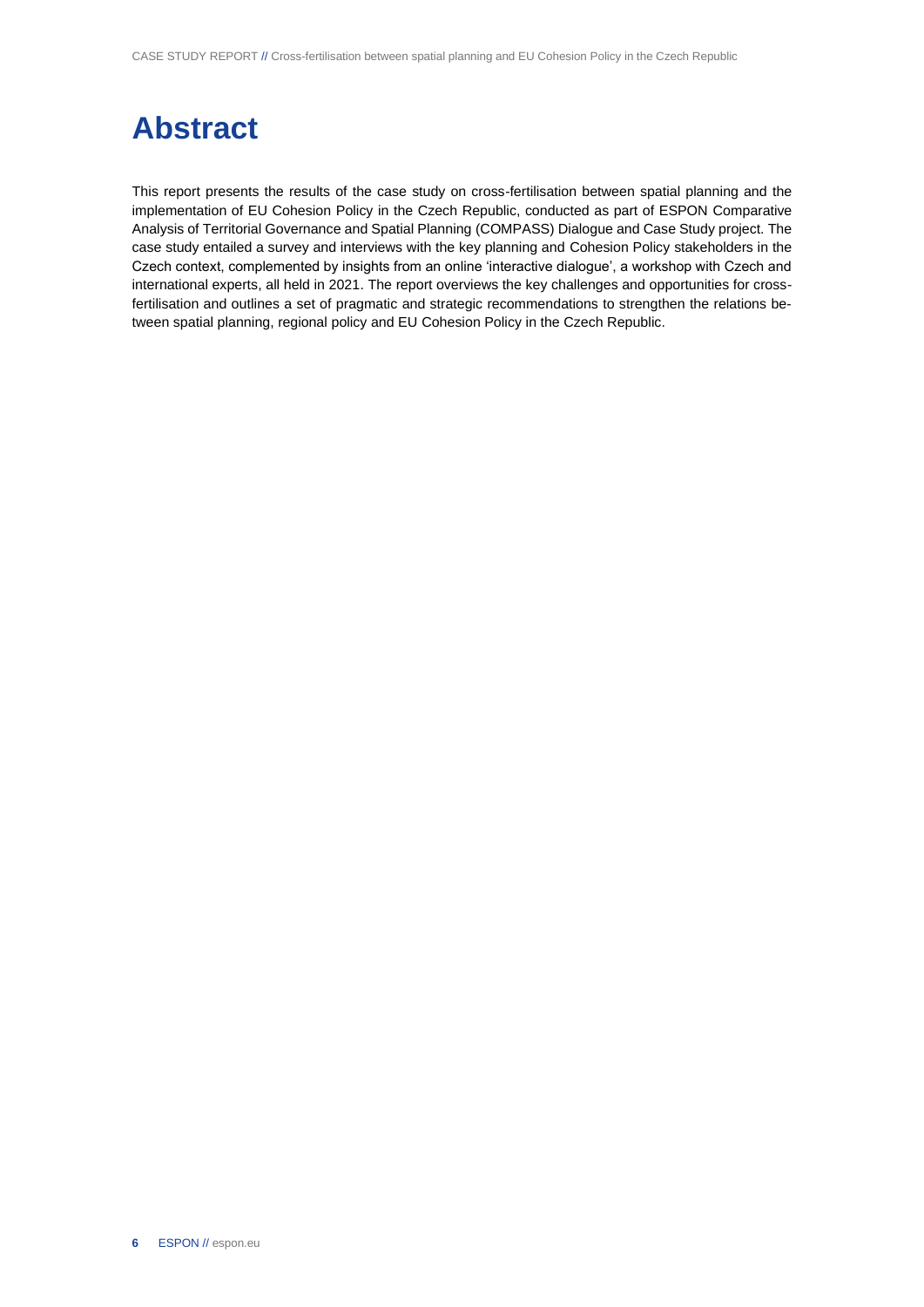# <span id="page-6-0"></span>**1 Introduction**

ESPON COMPASS Dialogue and Case Study project set out to explore the potential for linking more closely EU Cohesion Policy and spatial planning in EU Member States. The project, on the one hand, builds on the original COMPASS study to investigate the scope for this cross-fertilisation across a range of 32 countries. On the other hand, it provides more in-depth insight into how to make cross-fertilisation work, based on the case of the Czech Republic, a country where Cohesion Policy has been playing a major role in deployment of regional policy and driving changes in territorial governance.

This report builds on findings from the Czech case study conducted as part of ESPON COMPASS Dialogue and Case Study between December 2020 and February 2021. Additionally, desk research of planning literature, in particular expert debates in the Czech journal *Urbanismus a územní rozvoj* [Urbanism and spatial development] was executed. Also the preliminary results from the recent study 'Analysis, recommendations and legislative proposals for a Building Act reform in the area of spatial planning' (DG REFORM, 2020), delivered by Deloitte Czech Republic, were found to be useful. Drawing on these resources, a questionnaire for Czech planners and planning administrators was elaborated and distributed among 24 experts, with following interviews with 15 respondents from state offices (ministries and regional administration), planning practice and research. A draft briefing paper was then elaborated and circulated among the participants that were invited for an interactive dialogue session, which served for validation and comparison of the case with practices elsewhere in Europe.

The report is structured as follows. The remainder of this introductory section, first, sets the scene for the discussion on cross-fertilisation between Cohesion Policy and spatial planning in the Czech Republic, by introducing the features of the Czech planning system. After having provided this background information, the introductory section outlines how the implementation of Cohesion Policy and the spatial planning practice operate in 'parallel universes', with hardly any overlaps and connections, limiting the scope for cross-fertilisation between these two policy realms. Finally, the last part of the introduction will set the Czech case in context of the ESPON COMPASS results covering 32 European countries (ESPON, 2018a). In the second section of the report, we overview the main challenges and opportunities for cross-fertilisation in the Czech context, building on the insights from the case study research. In the third section of the report, we discuss recommendations for making cross-fertilisation work. We hereby distinguish between shorter-term, pragmatic recommendations, and more strategic long-term ones. The fourth section of the report covers inspiring examples of integration or synergies between Cohesion Policy and spatial planning from across Europe, sourced from the original COMPASS study and from the interactive dialogue with experts. The report closes with a concluding section, summarising the main take-away messages and opening the discussion on the lessons-learnt from this study for other countries.

### <span id="page-6-1"></span>**1.1 Introduction to the system of Czech spatial management**

Czech spatial management consists of institutionally separated regional (economic) policy and spatial "territorial" planning, which operate on national, regional and local levels in parallel and without many links and much cross-influence.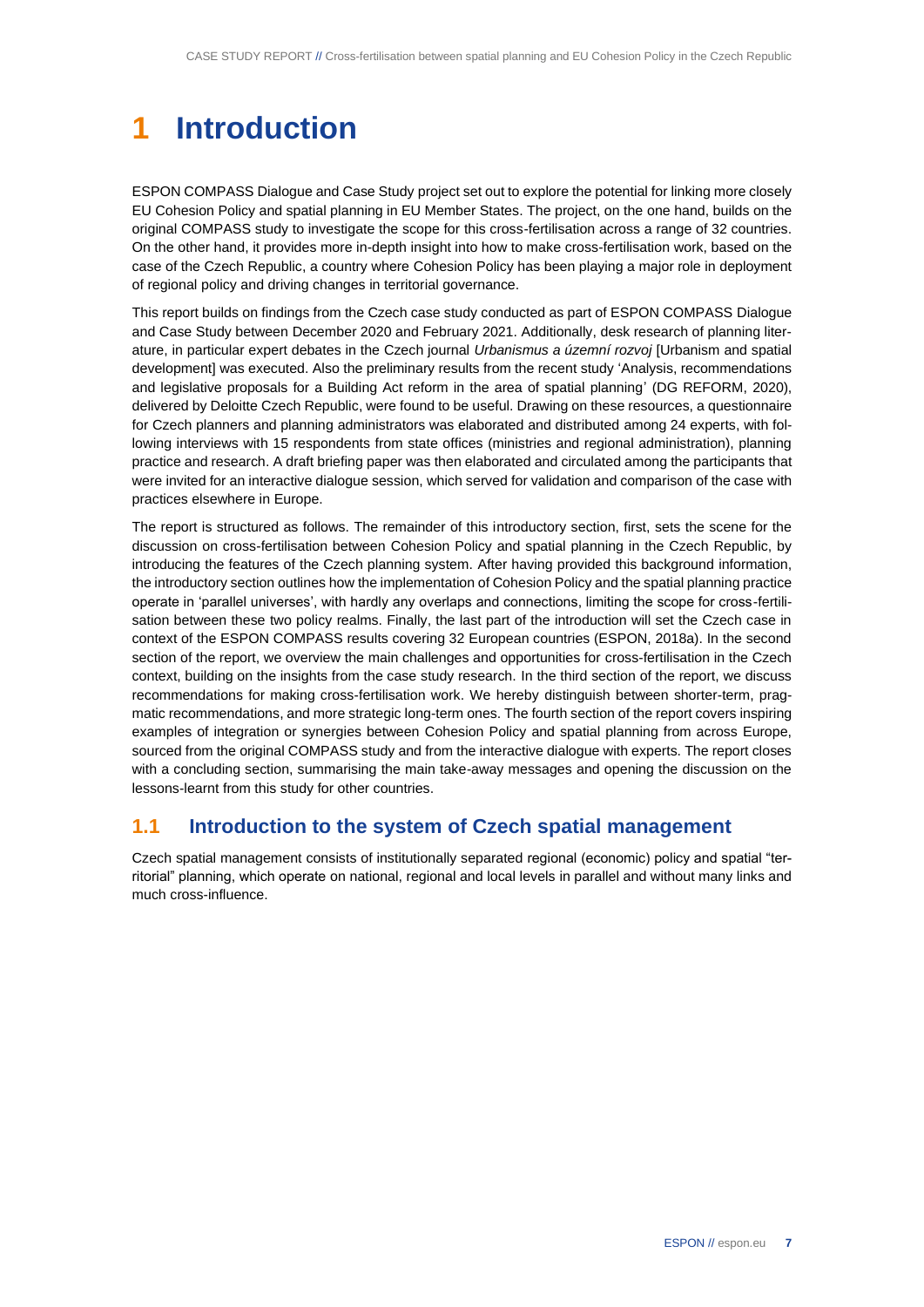

<span id="page-7-0"></span>

*Source: Ministry for Regional Development; Policy of Spatial Development (Czech Republic, 2021); original graphic adapted by the Authors*. *1*

Spatial planning (the literal translation of the Czech name is "territorial planning") is requested to coordinate public and private interests in land use, and examine the possibilities of land use with regard to territorial conditions. Spatial planning has undergone a number of changes since the first legal regulation of this activity in the second half of the 1940s. It has, however, maintained legal and factual continuity throughout.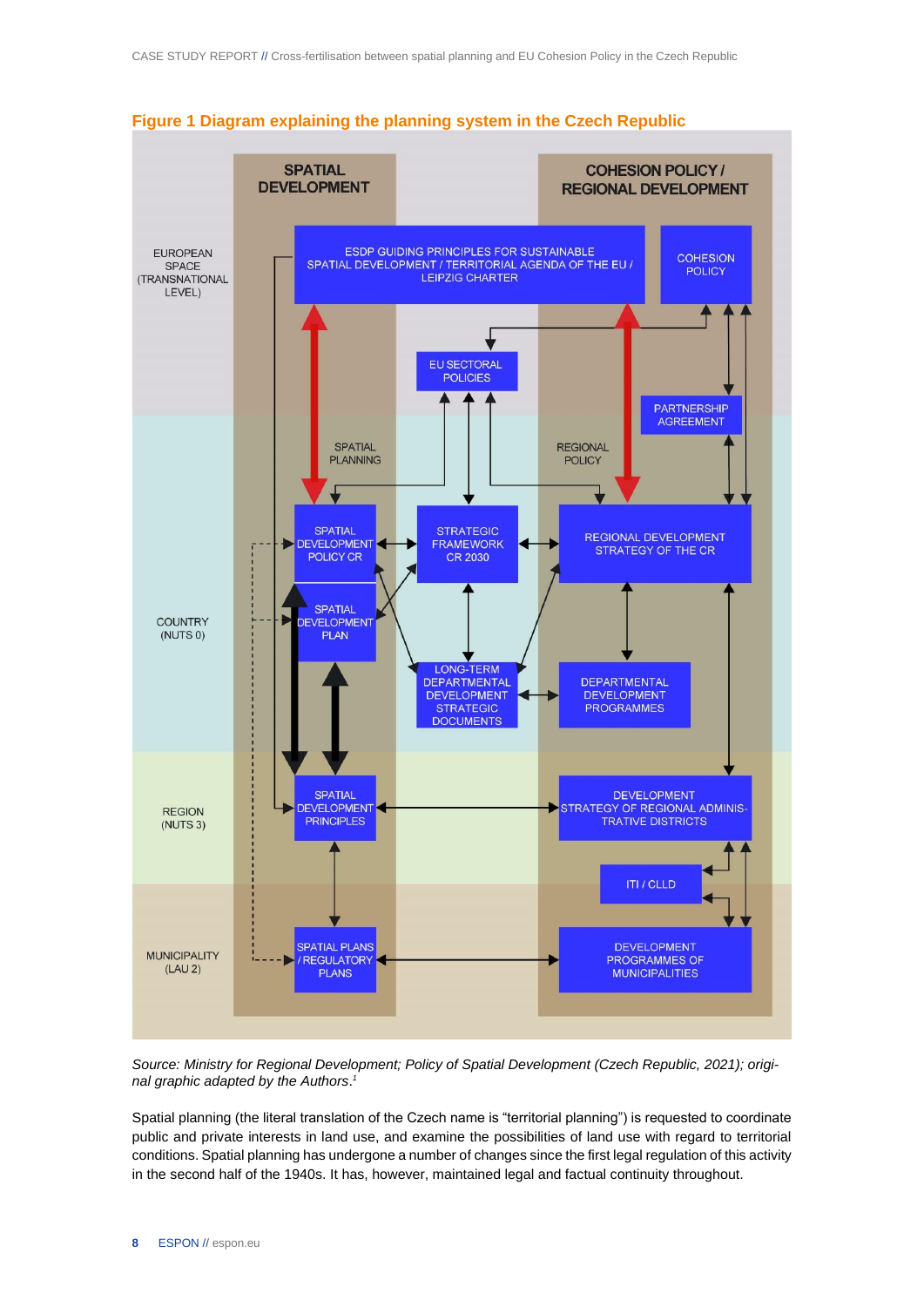The agenda of regional policy was introduced by the national government in 1998 in the Regional Development Act (Czech Republic, 2000). The Act requires that a national Strategy of Regional Development is elaborated and updated regularly. Since EU accession, Czech regional policy has been integrated with EU Cohesion Policy. The sequence of its updates follows the planning periods of ESIF. The Strategy is expected to use the outcomes of territorial planning and coordinate sectoral policies. In practice however, sectoral policies frequently do not take spatial effects into account (Sýkora, 2006, p. 114, 132).

The Planning and Building Act of 2006 (Czech Republic, 2006) deals with spatial planning. The proclaimed aim of the legislation is to streamline the process of development and to promote sustainable development as the ultimate aim of planned development. Following the requirement of the European Landscape Convention "to integrate landscape into its regional and town planning policies" (CEC, 1990: Art. 5 b), natural landscape receives the same importance in planning as the built environment. Planning documents are structured according to national, regional and local (municipal) levels. Documents for 'higher' territorial levels incorporate binding decisions that must be considered in the documents for the 'lower' levels. Regions can, however, intervene in local development only in matters of regional importance.

To ensure improved and more effective information flows, a permanent database with all territory-relevant data on the levels of micro-regions and regions is created, updated and digitally displayed on web pages of particular regions and micro-regions. This permanent database enables monitoring to become an integral part of planning: the reviewed analyses of the territorial data serve the periodic reviews of each local or regional plan, and the evaluation of sustainable development on local and regional levels. Different regions use different data models to store the data; monitoring and analyses on the national level is therefore limited. Majority of the data describes infrastructure and environment.

The national Spatial Development Policy [*Politika územního rozvoje*] sets national priorities for sustainable development as frameworks for regional and local planning, and for the management of sustainable development. It identifies development areas, development axes and specific areas where the balance between environmental quality, social cohesion and the economy is distorted, and assigns requirements for planning and decision making to these areas and axes. A set of area specific requirements is another part of the policy. This mostly deals with the territorial impact of large projects for new motorways, roads and other infrastructures. It is binding to consider requirements in all planning documents and during the issuing of planning permissions. (Maier, 2014).

Spatial planning documentation consists of Development Principles [*Zásady územního rozvoje*] (regional tier), Local Plans [*Územní plány*] for the jurisdictions of municipalities, and Regulatory plans [*Regulační plány*] for selected parts of municipalities. It has a legal status of general nature, measures are binding for any actor in a change in the territory, and is organised in a top-down hierarchy<sup>2</sup>. However, the Development Principles must not infringe upon planning powers of self-governed municipalities. This condition limits their influence on cross-municipal coordination, particularly in the context of bigger projects as well as setting target population across municipal boundaries. Local Plans are the central and immediately operational instruments of territorial management and land use regulation while Regulatory Plans are not widely used in the practice of Czech spatial planning. Therefore, development tends to be managed without detailed regulations on building volumes, shapes and bulk, with considerable negative impact on maintaining the character and quality of the built environment.

Spatial planning is heavily influenced by sectoral policies, particularly concerning transportation, energy and manufacturing. It is expected to only address the impact of sectoral investment plans rather than to coordinate these. The institutional actors who defend the specific public interests that are expressed in sectoral policies have a very strong legal position when negotiating plans.

<sup>1</sup> Note: The diagram does not include links to documents related to the NUTS 2 level (Cohesion Regions), since there is no spatial planning documentation for this level. The red arrows indicate the implementation of the EU Territorial Agenda.

<sup>&</sup>lt;sup>2</sup> The set of spatial planning documentation was recently complemented by the newly introduced Spatial Development Plan [*Územní rozvojový plán*] on national level.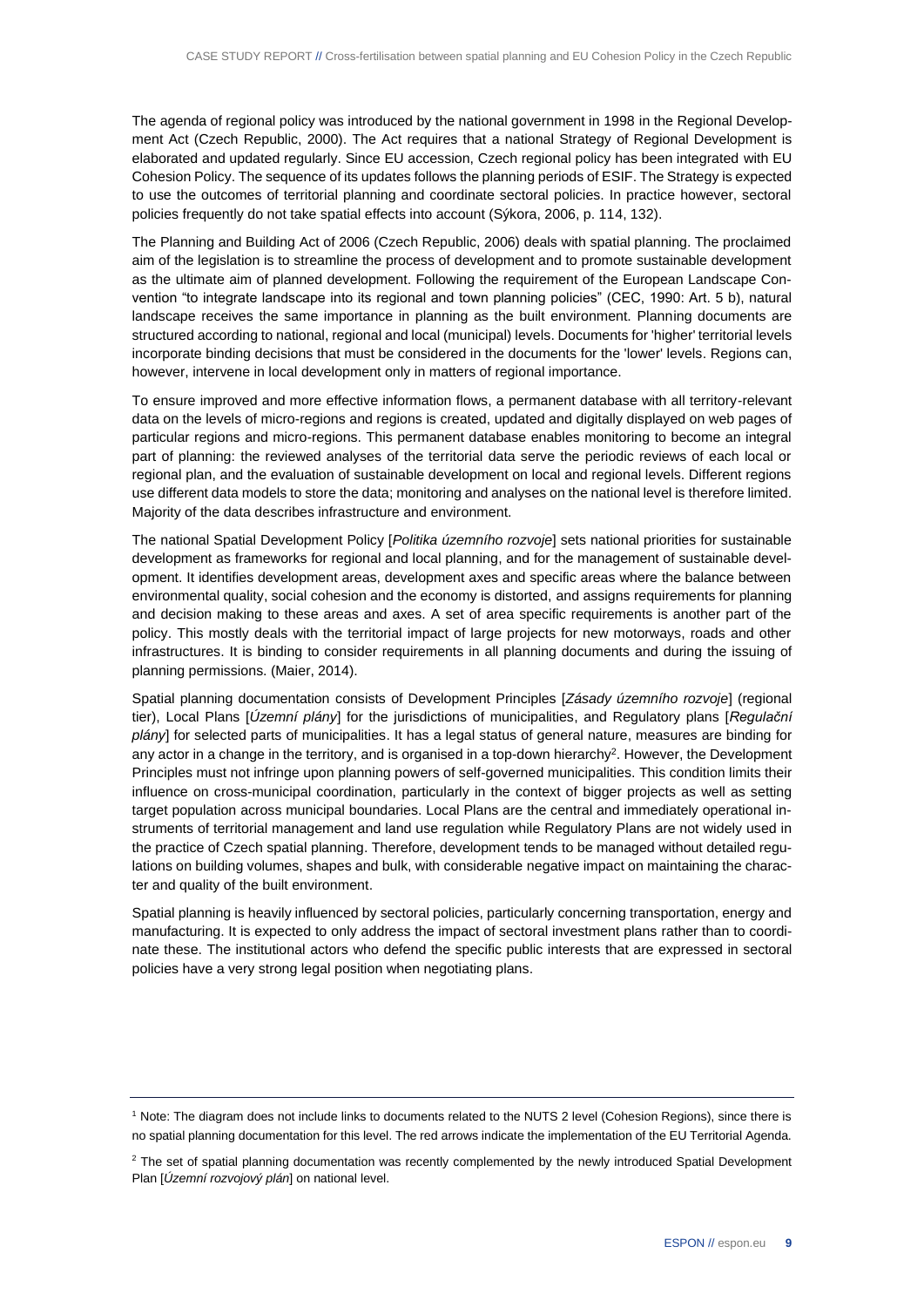## <span id="page-9-0"></span>**1.2 The 'parallel universes' of EU Cohesion Policy and domestic spatial planning**

The national Strategy for Regional Development is a key tool for the implementation of regional policy and the coordination of other public policies on regional development. The strategy especially regards the dynamic and balanced economic and social development of the State and its individual regions and lays down the basic conditions for the fulfilment of objectives of regional development. As such the national Strategy for Regional Development is the immediate link to EU Cohesion Policy, via the national priorities identified within its frameworks.

Unlike spatial planning, regional policy is immediately connected to and aligned with the implementation system of EU Cohesion Policy via the European Structural and Investment Funds (ESIF), which are the main source of funding for the Strategy for Regional Development. The periodic updates of the Strategy for Regional Development are coordinated with the programming periods of the EU Cohesion Policy.

In the run-up to the EU accession in 2004, the Czech Republic, like many other countries in Central and Eastern Europe, introduced a regional tier of government to comply with the requirements for implementation of Cohesion Policy at the regional level. However, the regions established remained relatively small, most of them corresponding to NUTS 3 level, as opposed to NUTS 2 level at which Regional Operational Programmes (ROPs) for Cohesion Policy were designed and implemented. This resulted in a situation in which 'artificial' regional entities were created at NUTS 2 level specifically to manage ROPs after accession to the EU. These entities lacked clear legitimacy (councils nominated from selected regional (NUTS-3) councillors) and a clear embeddedness in the territorial governance system as well as links to spatial planning system (Dąbrowski & Piskorek, 2018; Maier, 2014). The (territorial) impacts of Cohesion Policy in relation to spatial planning remained at best moderate in the Czech case (ESPON, 2018), hence limiting opportunities for cross-fertilisation between the two policies.<sup>3</sup>

Regional assistance has been channelled to the Regions of the Concentrated Assistance of the State since 1998. The delimitation of these regions is periodically reviewed on the basis of a multiple criteria method among which unemployment rate plays a dominant role. The shifts in this delimitation reflect the changing nature of the problem: while rural peripheries were assisted in the 1990s, since 2008 the assistance has been focused on Structurally Affected Regions of North-western Bohemia and the Moravian-Silesian (Ostrava) regions<sup>4</sup>.

Since 2014 novel territorial instruments have been introduced as part of the EU Cohesion Policy: integrated territorial investments (ITI) and community-led local development (CLLD). In practice they have not functioned as an appropriate tool to support the spatial planning system, which remained strongly constrained by jurisdictions of municipalities and regions. Particularly in the case of the Prague Metropolitan Region, which involves the Capital City of Prague as a region and the significant part of the Central Bohemian Region, any effort for coordinated planning among Prague and the surrounding municipalities belonging to Central Bohemia faces extreme difficulties. This is one of several examples of how in the Czech context (but also in many other ESIF recipient countries) "a top-down conforming pressure from the EU, usually by means of requirements for EU funding, may lead to rather formal adjustments in terms of superficial arrangements that would not affect the actual processes as the essence of planning" (Maier, 2015: 27).

## <span id="page-9-1"></span>**1.3 The Czech case in context**

To understand the implications of the results of this investigation against the 'big picture', it is necessary to set the Czech case study in the wider European context as portrayed in the ESPON COMPASS report (ESPON, 2018a). Czech Republic shares a lot with other Central and Eastern European countries which

<sup>&</sup>lt;sup>3</sup> In fact, as ESPON COMPASS results indicated, at least partial alignment between Cohesion Policy and spatial planning in terms of goals, implementation mechanisms and timing can be observed only in a limited number of countries (e.g. France, Poland, Portugal).

<sup>4</sup>The three structurally affected regions focused on the mining, processing and chemical industries in the past, are currently characterised by a low rate of economic growth, low attractiveness for living, a smaller offer of promising job opportunities for qualified professionals and worse conditions and low attractiveness for business.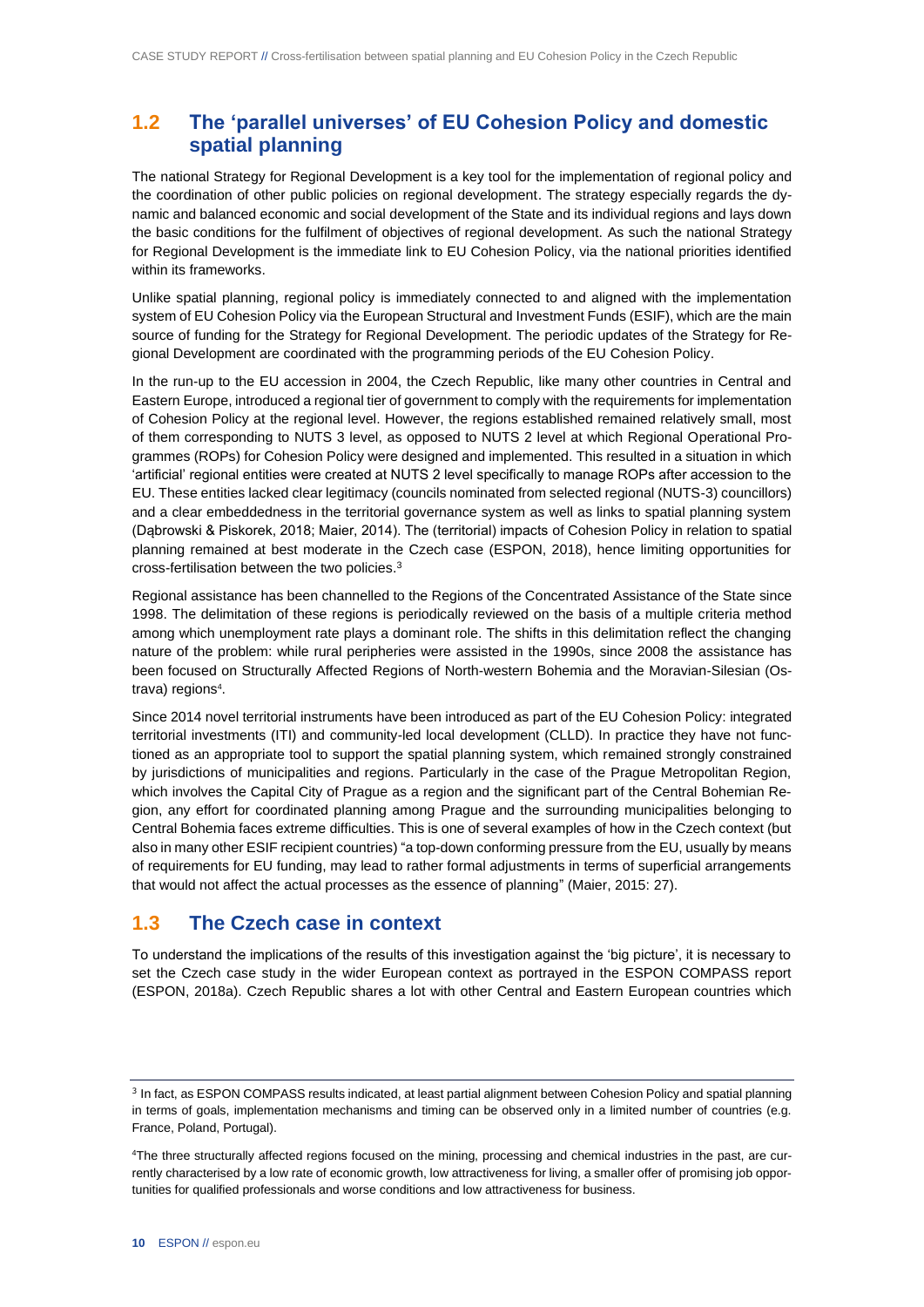accessed the European Union in 2004 and 2007: from legacies of centralised communist regimes, to experiences of transition towards liberal democracy and market economy from 1989, and processes of Europeanisation from the run-up to the accessions. Given its relative underdevelopment, as compared to the 'old' EU Member States, this group of countries is among the biggest beneficiaries of EU funding derived from EU Cohesion Policy (see Fig. 2).



<span id="page-10-0"></span>

*Data source: Bachtler, J., Mendez, C. & Wishlade, F., 2020, p.19; geographic representation: Authors' own*

The Czech Republic received the 8th biggest ESIF allocation in 2014-2020. All Czech regions apart from Prague itself were classified as 'less developed' regions for 2014-2020 Cohesion Policy programming period, whose GDP per capita is less than 75% of the EU average, with a co-financing rate of 80-85%. Importantly, Cohesion Policy plays a major role in financing public investment. ESIF accounted for 42.52% of overall public investment in the Czech Republic in 2017<sup>5</sup>, which is on par with countries like Romania (44.86%), Bulgaria (48.54%), but less than, for instance, Poland (61.17%), Lithuania (74.36%) or even Portugal (84.20%). It is, however, in striking contrast to other countries that still benefit from large ESIF budget, like Italy (12.71%) or Spain (16.59%), let alone 'net contributor' countries like for example Austria (1.31%).

<sup>5</sup> Source: https://cohesiondata.ec.europa.eu/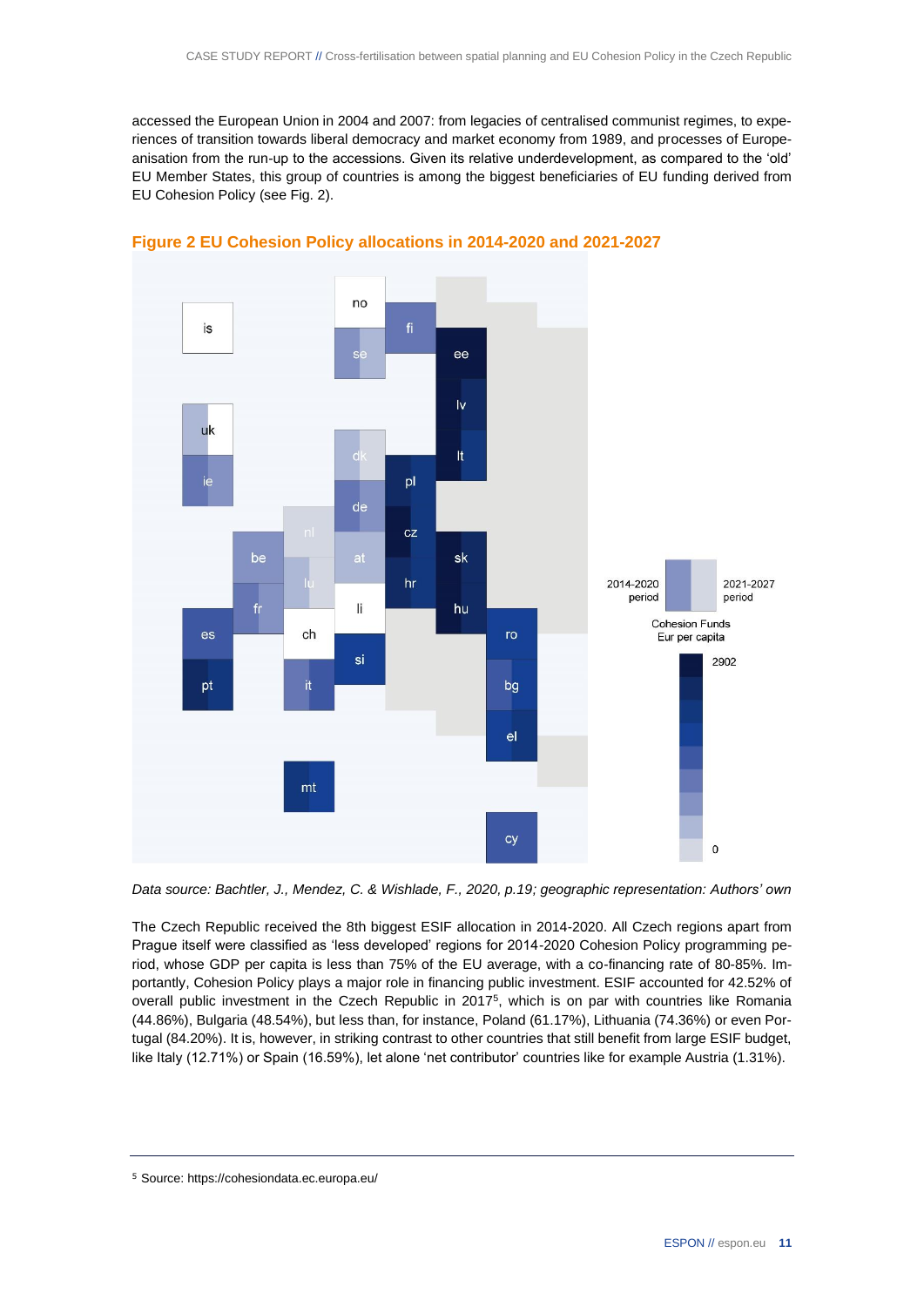For the 2021-2027 period Cohesion Policy allocations are set to be lower for most countries, including Czech Republic. Several Czech regions previously classified as Less Developed Regions are expected to move to the Transitions Regions category and the country is expected to face a reduction of the allocation from EUR 23.3 bln in 2014-2020 to EUR 19.3 bln in 2021-2027, and in per capita terms, respectively, from EUR 2213 to EUR 1829 (Bachtler, Mendez & Wishlade, 2020). Still, in the upcoming programming period the average Czech citizen will benefit from the 6th largest allocation of ESIF funding, far above the EU average of EUR 818 per capita.

In sum, ESIF matters for Czech Republic given the amount of funding transferred and how important it is in financing public investment, as is the case in other countries of Central and Eastern Europe and to some degree in countries of the South of Europe (in some of them, like Italy, only some regions benefit from similar magnitude of funding). The ESIF funding requires for co-financing from national or local resources, which effectively makes most of public investments to certain amount dependent on the Cohesion Policy priorities.

The findings from the Czech case study will provide lessons for those countries, and vice-versa, the Czech Republic can draw lessons from other big beneficiaries of ESIF, albeit paying attention to institutional and cultural specificities in both cases.

Previous ESPON COMPASS study showed that the influence of the mainstream Cohesion Policy (implemented via sectoral and regional operational programmes funded by ERDF) was moderate, unlike in some other main beneficiaries of ESIF, like Poland, Hungary, Romania, Bulgaria or even Italy (see Table 1 below). However, moderate influence was also noted in Croatia, Latvia or Slovakia. It should be noted that between 2000 and 2016 this influence has been increasing in the Czech Republic, as is the case in most countries of Central and Eastern Europe, apart from Hungary and Slovakia where it was deemed constant. More specifically, concerning territorial cooperation the influence of this strand of Cohesion Policy remained low in the Czech case, similarly to Romania or Latvia and Estonia, but in contrast to moderate influence for instance in Poland, Bulgaria, Slovakia, Portugal or Spain. The influence of territorial cooperation on spatial planning and territorial governance in the Czech case has been increasing, though, as is the case in most Central and Eastern European countries. Finally, when it comes to the urban dimension of Cohesion Policy (e.g. URBAN initiative), the influence on Czech planning is moderate, as it is in Bulgaria, Greece, Poland, or Portugal, and it has also been increasing. Thus, overall, the influence of the different aspects of Cohesion Policy in the Czech Republic has been assessed as low to moderate, but generally increasing over time.

These comparisons, however, should be taken with a degree of caution because it has been impossible to distinguish any clear clusters of countries when looking at those trends. At best, one can conclude that the amounts of ESIF funding matter for the strength of influence of Cohesion Policy on planning, but not always, as the Czech case shows.

|                                                    | significance                              |                                                                    |                                             |                           | trend                                                                          |                                                         |            |          |
|----------------------------------------------------|-------------------------------------------|--------------------------------------------------------------------|---------------------------------------------|---------------------------|--------------------------------------------------------------------------------|---------------------------------------------------------|------------|----------|
| Influence of EU<br>policies<br>$(2000 - 2016)$     | strong                                    | moderate                                                           | $\frac{8}{9}$                               | $\mathsf{P}^{\mathsf{O}}$ | increasing                                                                     | constant                                                | decreasing | swinging |
| <b>Cohesion Policy</b>                             | BG, ES,<br>HU,<br>IT,<br>RO.<br>PL,<br>SI | BE, CY, CZ,<br>DE, EE, EL,<br>FR, HR, IE,<br>LV, MT, PT,<br>SK, UK | AT, FI, LT,<br>LU, NL                       | DK, SE                    | AT, BG,CY,<br>$CZ$ , $DK$ , $EE$ ,<br>HR, IE, LT,<br>LV, MT, PL,<br>PT, RO, SI | BE, DE, EL,<br>ES, FI, FR,<br>HU, IT, LU,<br>NL, SE, SK | UK         |          |
| <b>Territorial Coop-</b><br>eration <sup>(a)</sup> | IT.<br>FR.<br>LV                          | BE, BG, CY,<br>DE, EL, ES,<br>HU, IE, PL,<br>PT, SK, UK            | $CZ$ , EE, HR,<br>LT, LU, MT,<br>NL, RO, SI | AT, DK, SE                | BG, CZ, DE,<br>DK, EE, IE,<br>FR, HR, HU,                                      | AT, BE, CY,<br>EL, ES, IT,<br>LU, MT, NL,               |            | UK       |

#### <span id="page-11-0"></span>**Table 1 Influence of EU Cohesion Policy and its components (Territorial Cooperation and Urban Policy) on domestic territorial governance and spatial planning systems between 2000 and 2016, by significance and trend**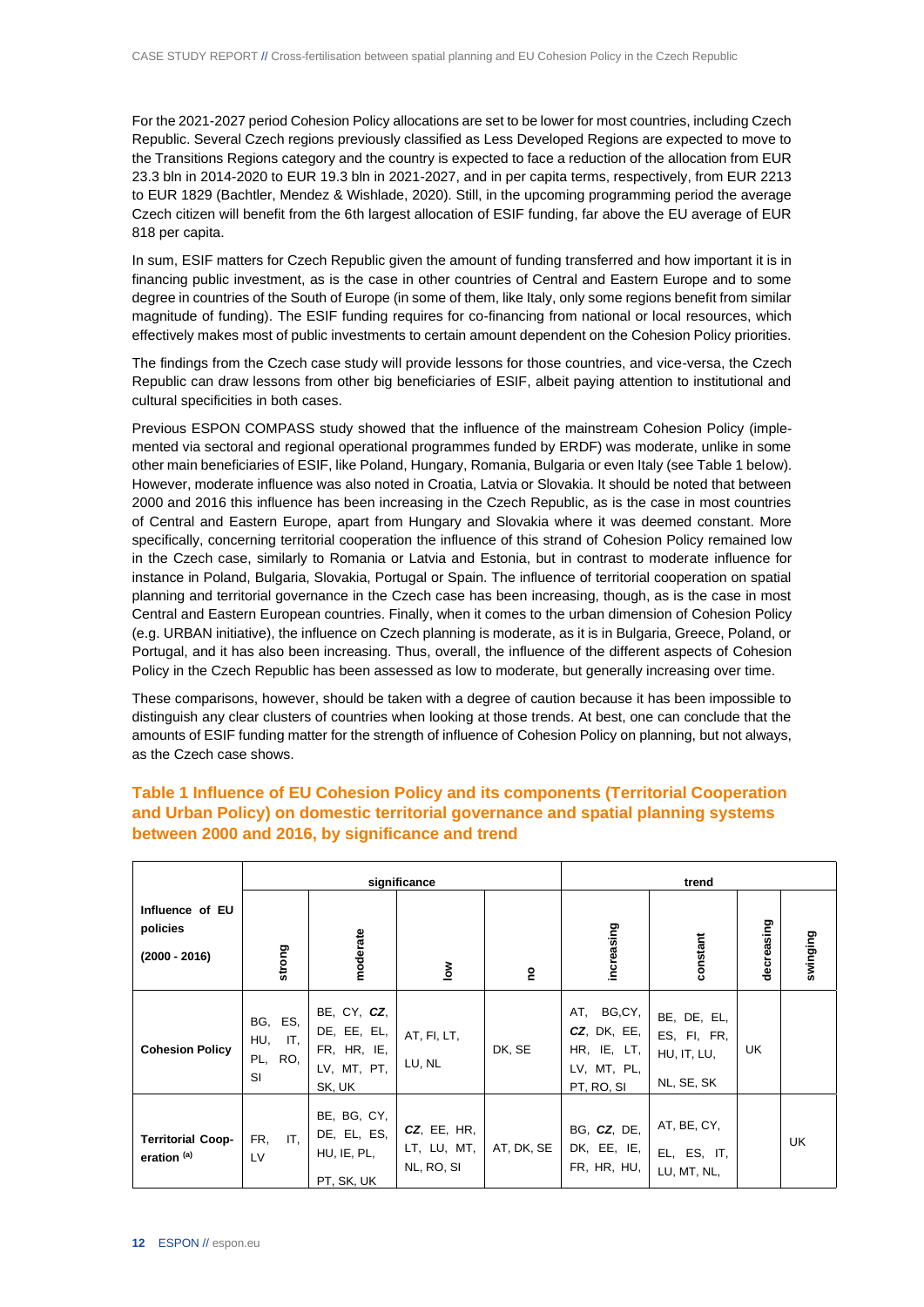|                                                | significance            |                                                         |                                          |                          | trend                                                                  |                                          |            |              |
|------------------------------------------------|-------------------------|---------------------------------------------------------|------------------------------------------|--------------------------|------------------------------------------------------------------------|------------------------------------------|------------|--------------|
| Influence of EU<br>policies<br>$(2000 - 2016)$ | strong                  | moderate                                                | $\frac{8}{10}$                           | ဥ                        | increasing                                                             | constant                                 | decreasing | swinging     |
|                                                |                         |                                                         |                                          |                          | LT, LV, PL,<br>PT, RO, SI                                              | SE, SK                                   |            |              |
| <b>Urban Policy</b>                            | IT,<br>HU,<br><b>RO</b> | BG, CY, CZ,<br>DE, EL, FR,<br>LV, MT, PL,<br>PT, SK, SI | BE, DK, EE,<br>ES, FI, HR,<br>IE, NL, UK | AT, LT, LU,<br><b>SE</b> | BE, BG, CZ,<br>DE, DK, FR,<br>HR, MT, NL,<br>LV, LT, PL,<br>PT, RO, SI | AT, CY, EL,<br>FI, IE, LU,<br>SE, SK, UK | IT         | EE,<br>ES,HU |
| <sup>(a)</sup> No answers from FI expert.      |                         |                                                         |                                          |                          |                                                                        |                                          |            |              |

*Source: Adapted from ESPON 2018b, p.25*

What are the specific barriers for closer alignment between spatial planning and EU Cohesion Policy between them and are there actually any potentials for cross-fertilisation that could be tapped into in the Czech case? The following section will address those questions.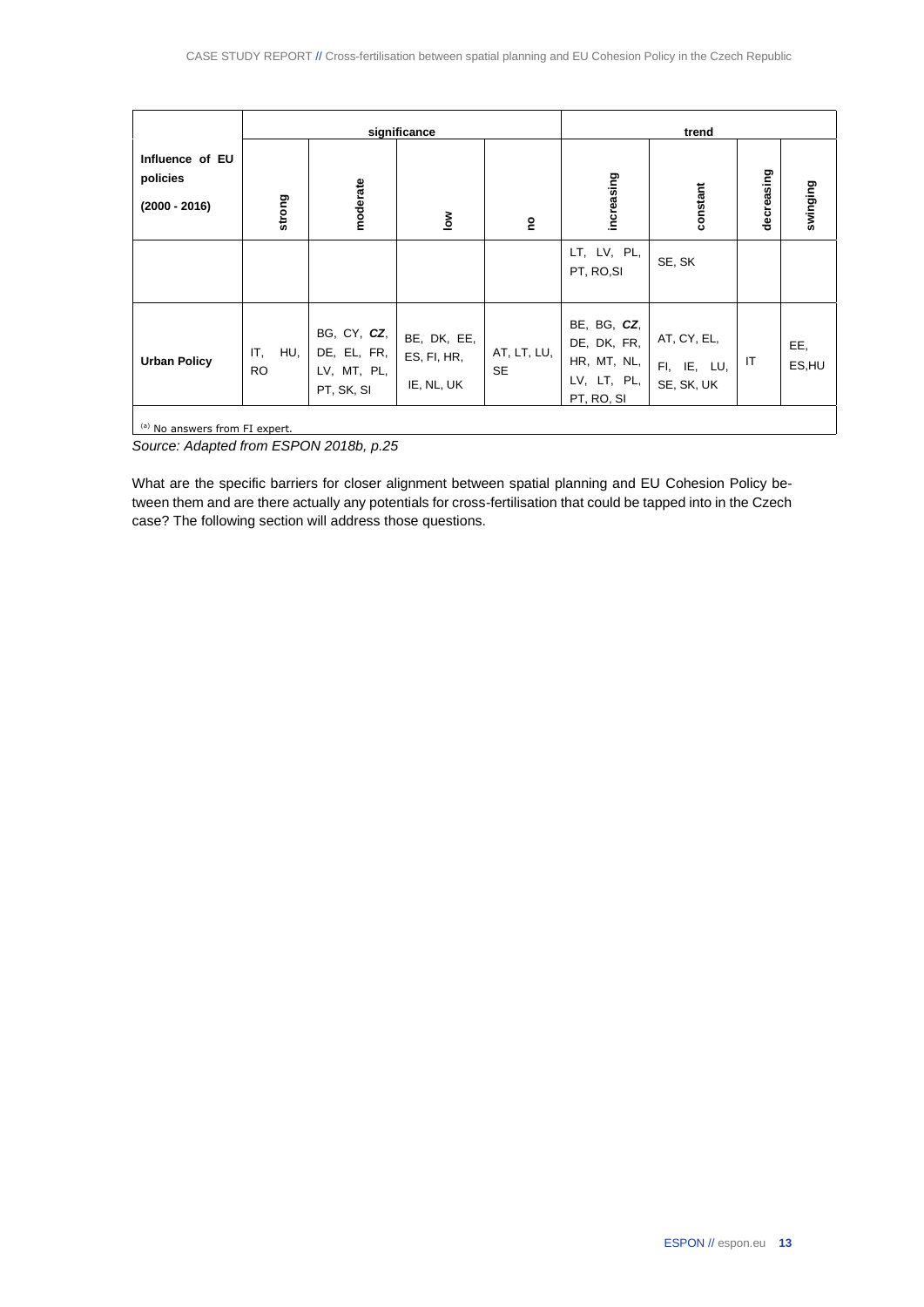# <span id="page-13-0"></span>**2 Specific challenges in the Czech Republic in strengthening relations between EU Cohesion Policy implementation, regional policy and spatial planning at the national level**

This section identifies the specific challenges in the Czech Republic in strengthening relations between EU Cohesion Policy implementation in this country, its domestic regional policy and spatial planning, mostly at the national level. It also deals with how spatial planning can take advantage of the potential offered by EU policies to strengthen social and territorial cohesion.

Czech regional policy, similarly as in the cases of Hungary, Poland and Slovakia, has been basically driven by the EU policies and priorities. In fact, the very institution of regional policy was re-established in the preaccession period before the country entered the EU in 2004, after the previous regional planning of the command economy had been abolished in 1990 as an 'unwanted relic' of the totalitarian regime. The influence of EU policies and, consequently, EU structural funds, was increasing with the volume of the EU resources available for projects and with their recognition as the means to support development and enhance prosperity.

Spatial planning operates with longer time periods than the programming periods of the EU, in which the priorities for spatial development reflected in objectives of structural funding are usually set. However, certain inertia of spatial planning is considered a value by many planning professionals as the physical environment cannot effectively adapt to the ever-changing socioeconomic environment and the building processes by which people transform the physical environment are slower than the ever-changing economic and social needs.

Support from political elites for the ideas of sustainable development, green policy and social cohesion as they are coming from the EU forums is sometimes weak *vis-à-vis* immediate political targets dictated by populist considerations. Also, the spatial planning professionals who are mostly private tradespersons seeking contracts for the acquisition of spatial planning documentation, follow the wishes of contracting authorities when developing planning documents, rather than the distant and abstract goals declared in the EU policies.

Findings from the previous stages of the ESPON COMPASS projects, research from relevant Czech literature and enquiry with following interviews were used for identification of specific challenges in the Czech Republic in strengthening relations between EU Cohesion Policy implementation, regional policy and spatial planning.

The identified challenges are mainly related to the organisation of the spatial planning system, including its position in the context of spatial management, and the implementation of spatial policies in practice. It is by tackling these very challenges that the necessary preconditions can be created for a better link between EU Cohesion Policy implementation and spatial planning.

The challenges are classified into two categories: institutional, related to the institutional structures, regulations, distribution of competencies; and cultural, related to the less tangible, but no less important, deeply embedded features of the Czech political and planning culture.

## <span id="page-13-1"></span>**2.1 Institutional challenges**

- 1 The institutional duality of regional (economic) policy and spatial planning is the main challenge. The two parallel systems are loosely coordinated with other policies with spatial impact, such as transport policies. Spatial planning is only loosely connected with financial planning and budgeting of municipalities and regions; economic feasibility and sustainability is often weakly considered in plans.
- 2 Spatial planning is driven by sectoral policies, for which specific ministries are responsible, rather than coordinating them in space. In other words, spatial planning remains reactive rather than proactive in spatial coordination of policies. This is the case both on national and regional levels, but even on local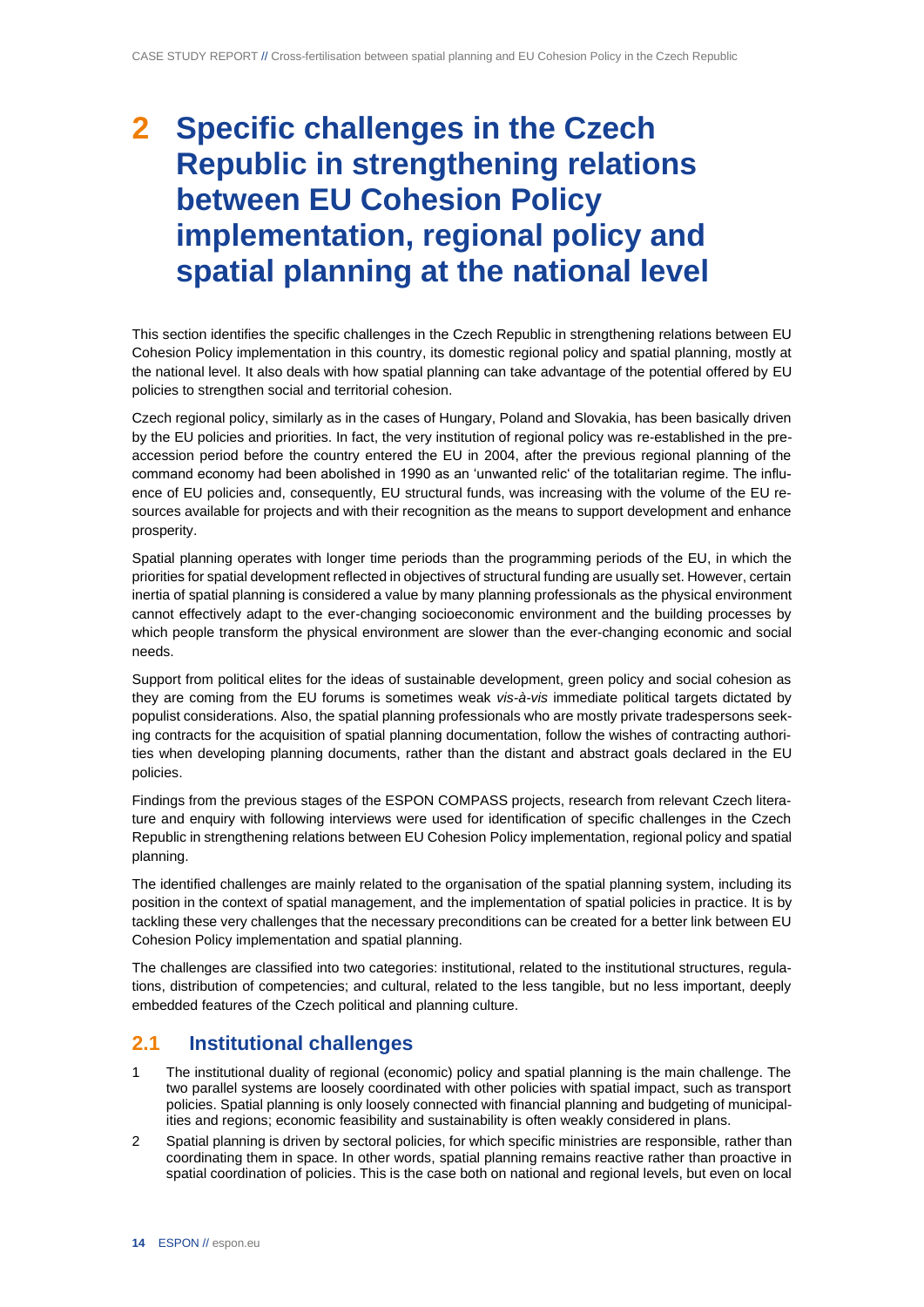level, where the decisions made by, for example, the Directorate of Roads and Motorways, are requested to be simply transferred to local plans.

- 3 Spatial planning often deals only with investment activities, but lacks perspectives about sustainability of the planned projects in the long run and how they contribute to strategic development goals for a specific territory. Impacts of the planned projects on territorial cohesion are not effectively considered in planning.
- 4 Fragmented, incompatible and sometimes unshared data on territory<sup>6</sup>.
- 5 The weak professional capacity of planning and building authorities (local building offices as well as planning offices at the regional and municipal levels) and their difficult position between state executive and self-government makes them hardly able to consider a more strategic perspective when dealing with EU-funded investment projects.
- 6 Planning permissions are issued by the officials of planning and building authorities who act in service of the state, but their contracts are influenced by local offices controlled by local councils (so-called transferred or delegated competence)<sup>7</sup>. This exposes the officials to pressures from local power groups who may follow their particular interests contrary to Cohesion Policy and, at the same time, the decision-making of the office is not subject to public scrutiny.
- 7 In contrast to the internal vertical hierarchy between the individual levels of spatial planning instruments stipulated by law, there is a weak regulation of the horizontal relationship between sectoral policies and strategies at different territorial levels, except for the requirement to obtain consent from the respective authorities, who represent specific public interests.

### <span id="page-14-0"></span>**2.2 Cultural challenges**

In addition to the aforementioned institutional problems, cultural barriers were identified as well. These barriers may be much more difficult to overcome, due to their deep embeddedness in the ways in which public affairs are run in the country and the socialisation of generations of officials in this cultural setting. The challenges stemming from the cultural barriers are as follows:

- 8 Top-down governance model being predominant in the Czech Republic, the emphasis is on formal compliance even on the account of design quality and territorial equity and/or social fairness. Consequently, despite strong top-down hierarchy between planning documents at different levels in the spatial planning system, the national policies and priorities of the Spatial Planning Policy may be meticulously cited, but, in reality, are not considered in the actual design of local plans.
- 9 Weak capacity for compromise is another feature of the Czech political culture, which also weighs on the capacity to coordinate across jurisdictions and sectoral boundaries between policies. The predominant perception among the officials representing different institutions and levels is a 'zero-sum game' thinking about interactions with others instead seeking for 'win-win' solutions. That hinders the much needed dialogue and a perspective going beyond one's own institutional remit.
- 10 Related to the above, a low awareness among the public sector officials of their mission as representatives of the public interest is another obstacle. Regional policy and planning stakeholders are not aware (or choose to ignore) the wider context of their activities, the possible externalities of their decisions for other fields, their impacts on the pursuit of the public interest and follow just their narrowly defined institutional interests.
- 11 Pragmatic approach applied to cohesion funds related to spatial planning, where instead of an effort to make use of EU structural and investment funds to accomplish the place-based strategic objectives, spatial planning is sometimes expected to adjust their plans so that currently available European funds are consumed. Spending all the available money is proclaimed to the public as a proof of good governance, instead of their use to create highest added value.

<sup>&</sup>lt;sup>6</sup> Spatial planning authorities collect and regularly update data on territory, but the data models vary among regions. Apart from this database, other public authorities collect geographical data on, for example, the environment, health and transport services, but some of these databases are not shared with spatial planners.

<sup>7</sup> The transferred / delegated competence of territorial self-government means that the content of the performance of state administration is to a certain extent transferred (delegated) from the state to territorial self-governments. In essence, the state performs state administration in a delegated capacity through officials who are not employees of the state, but employees of municipalities or regions.

This is a consequence of the principle of a mixed model of public administration applied in the Czech Republic, which aims to bring the state administration closer to citizens. When exercising independent powers, the size of the municipality is not decisive, and all municipalities are equal.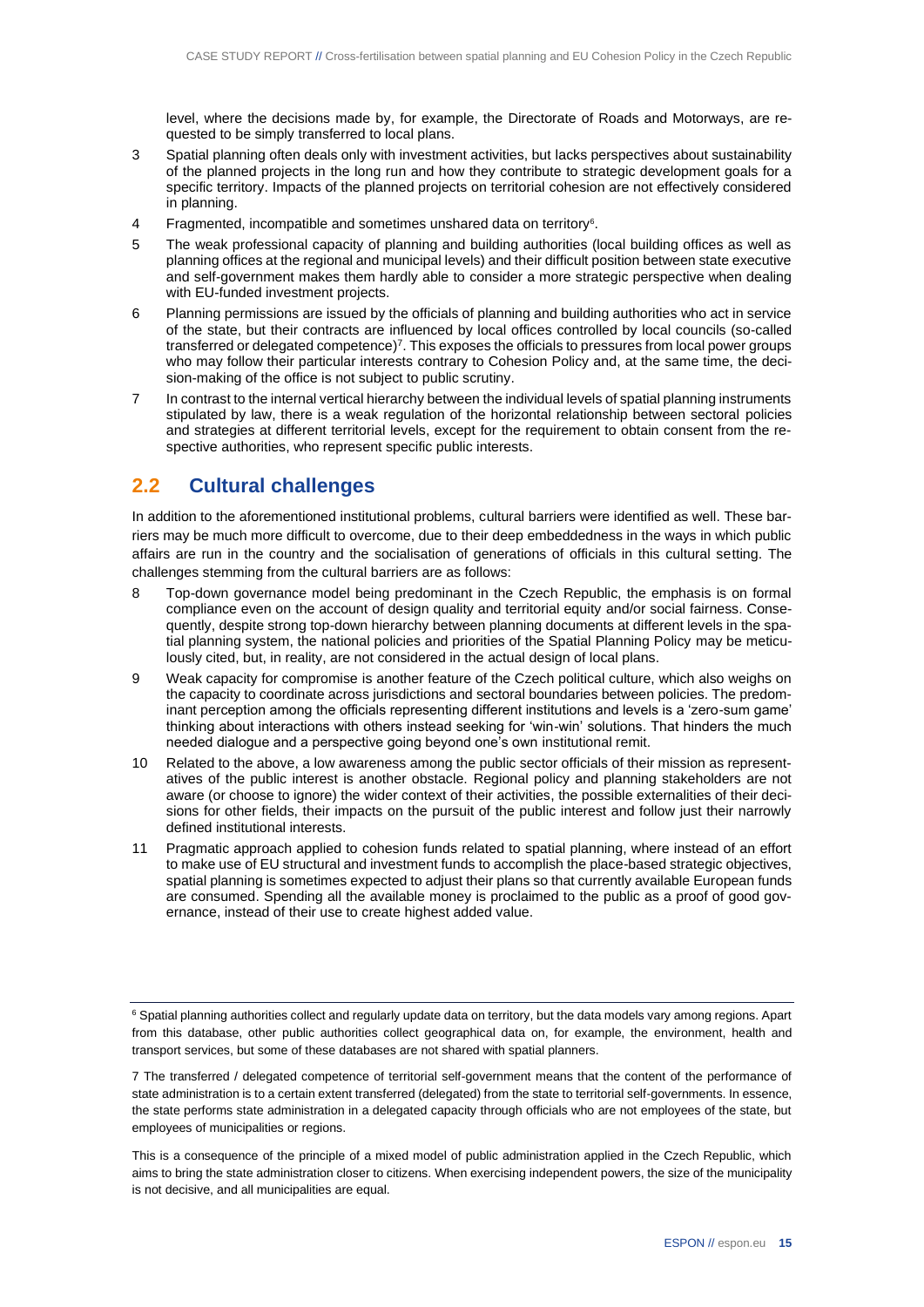- 12 A gap exists between formal planning practice, as prescribed by the planning system, and its rules and informal components of planning embedded in planning cultures. In fact, the official objectives of planning, e.g. sustainable development based on the balance between social cohesion, environmental protection and economic development, are proclaimed in official policies and documents, but seldom reflected in an actual behaviour and decisions by planning stakeholders (officials, politicians, investors). A pursuit of particular economic interests is often disguised behind the officially declared concern for producing positive societal and environmental impacts (cf. e.g. Tynkkynen 2009). An example of this is the 'lip service' paid to the transferred 'European' approaches and procedures like Environmental Impact Assessment (EIA), Strategic Environmental Assessment (SEA) and possibly Territorial Impact Assessment (TIA).
- 13 Finally, the planning culture in the Czech Republic is rooted in the Germanic *Städtebau* tradition (Maier, 2020: 53), with most of planners having an educational background in architecture and consider spatial planning as an extension to architecture and urban design. This, combined with exposure to neo-liberal *laissez-faire* policies and approach in planning, makes the planning professionals in the Czech Republic ill-prepared to cope with the challenges of sustainable development, spatial equity, climate change and decarbonisation that the European Union set out to address.

### <span id="page-15-0"></span>**2.3 Potentials**

Even though many barriers were identified, there are, however, several opportunities to be explored, in order to facilitate closer integration between spatial planning and Cohesion Policy in the Czech Republic. The interviewees brought the following opportunities:

- 1 The legal position of spatial planning in the Czech context is strong. The regions are obliged to define regional principles of spatial development. Most municipalities have valid local plans, which are obligatory for any change of land use, particularly for decisions by planning and building offices. One can build on this potential to anchor Cohesion Policy implementation in spatial conditions.
- 2 By the same token, the Czech Republic boasts a fully developed, 'mature' three-tier system (CEC 1997; Reimer et al 2014: 219) of hierarchically coordinated statutory planning documents (national, regional<sup>8</sup>, municipal), which is an asset to build on. In addition, there is access to planning data, GIS information, analyses and documents provided via the internet, which can facilitate linking Cohesion Policy programmes to spatial conditions, making them truly place-based, while at the same time, facilitating territorial assessment of their impacts.
- 3 The said 'mature' planning system is underpinned by a widespread network of planning offices, which can work with the authorities responsible for Cohesion Policy implementation at different levels.
- 4 The Czech Republic has in place a system of legal protection of specific public interests related to spatial planning – protection of nature and landscape, water resources, mineral resources, air, agricultural land, forestry, cultural heritage, flood protection, noise protection, etc. This can counterbalance the above-mentioned low emphasis on wider context and consequences of planning decisions but, at the same time, it is anchored in the sectoral approach.
- 5 Finally, spatial planning is a matter of increasing interest of the citizens for the space they live in. In the recent years, planning has become a widely debated issue in communal elections. A recent obvious shift from protests against planned projects towards attempts for a dialogue between the public and the planners creates favourable conditions for future pushing the agenda of cross-fertilisation and going beyond the debates on how to best 'spend' the EU funding, towards how to best use it to achieve the strategic goals outlined in the municipal planning documents.

Besides these existing opportunities within the system of Czech spatial planning, current external factors and overall trends in technology and governance can contribute to cross-fertilisation in the future:

- 6 Positive influence of continuous and predictable EU Cohesion Policy expressed in structural and investment funds can speed up the overcoming of the existing challenges and bottlenecks.
- 7 Among the technological potentials, ICT can contribute to a restructuring of the existing departmentalised, top-down spatial planning system towards more balanced system of governance in planning. This could be done by establishing two-way communication between authorities and interested parties

<sup>&</sup>lt;sup>8</sup> Regional tier of planning relates to the NUTS 3 regions; this fits the territorial division for governance and has more logics than somehow artificially created NUTS 2 regions. The linkage of EU funds to NUTS 2 territorial units was practically abandoned after the experience from the 2007-2013 programming period and their management was transferred to the central level.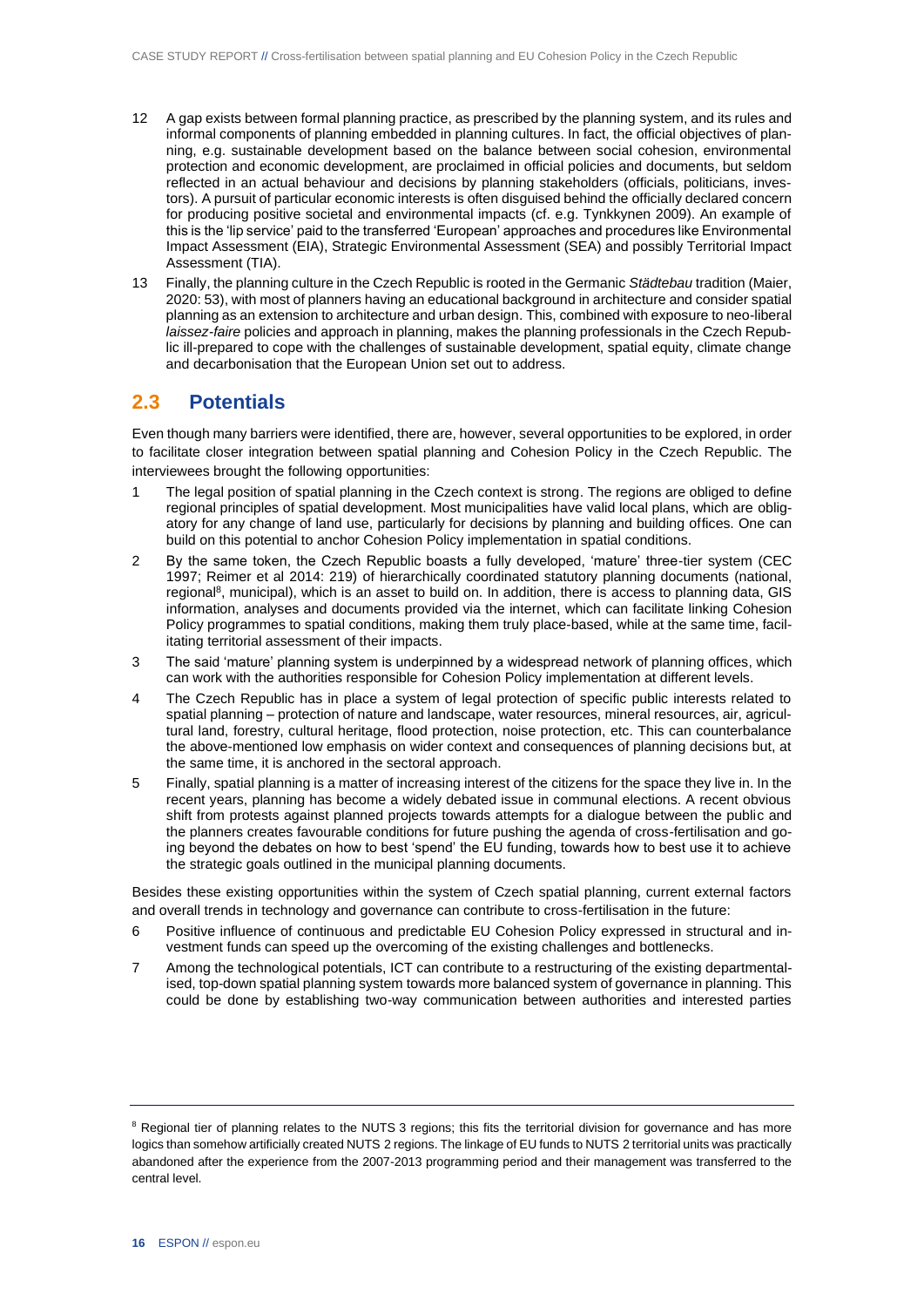(stakeholders as well as citizens) and using ICT also in the more initial phases of the creation of strategies and plans. This may also result in a shift towards greater use of 'soft' methods in spatial planning based on online participation in the process.

- 8 The Just Transition Fund gaining prominence in 2021-2027 period has a stronger territorial orientation, in particular focusing on supporting regions that are the most carbon-intensive or with the most people working in fossil fuels. As such these regions will be most affected by the transition towards a climateneutral economy (Böhme et al., 2020). This may create opportunities for closer alignment and crossfertilisation with domestic planning for sustainability transitions in those specific regions – in the case of the Czech Republic these are NUTS 2 Severozápad (Northwest) and Moravskoslezsko (Moravian-Silesian).
- 9 For the 2021-2027 period, the EU Cohesion Policy will be also connected to post-COVID recovery package, including REACT-EU (Recovery Assistant for Cohesion and Territories of Europe), as part of Next Generation EU. This entails topping up the already planned Cohesion Policy allocations with additional EUR 50.6 billion, to be disbursed swiftly and with greater flexibility to cushion the social and economic impacts of the COVID-19 pandemic by investing in health services, but also in support for SMEs and in projects promoting the transition towards green and digital economy, especially in sectors and territories most affected by the crisis (dependent on tourism, culture, hospitality services). In addition, InvestEU Programme, the successor of the so-called Juncker Plan, will also leverage private and public and offer EU budget guarantees which could be combined with grant-based EU support from Cohesion Policy. These instruments are expected to assist in post-COVID recovery and generate synergies with Cohesion Policy implementation by covering similar thematic areas for investment. However, they also bring the risk of overlaps and dilution of the territorial focus of EU investment. The focus on quick implementation, easier administration at the national level and greater flexibility, may entail competition between the funding instruments and preference of beneficiaries for REACT-EU funding at the expense of Cohesion Policy, due to the former being potentially less demanding in terms of project quality and long-term strategic impacts. This could, to some degree,

|            | Institutional | Duality of regional policy and territorial planning<br>1.                                        |
|------------|---------------|--------------------------------------------------------------------------------------------------|
|            |               | 2.<br>Reactiveness of spatial planning                                                           |
|            |               | 3.<br>Focus on investment as opposed to strategic planning                                       |
|            |               | Fragmented database on territory<br>4.                                                           |
|            |               | Weak professional capacity and status of planning authorities<br>5.                              |
|            |               | Dual service of planning administrators: state and local / regional councils<br>6.               |
| Challenges |               | 7.<br>Weak horizontal coordination between sectoral policies and strategies                      |
|            |               | Top-down governance model<br>8.                                                                  |
|            |               | Weak consensus-building capacity<br>9.                                                           |
|            | Cultural      | 10. Low awareness of the need to represent public interest                                       |
|            |               | Fund spending instead of their sustainable usage<br>11.                                          |
|            |               | Officially proclaimed objectives of planning not reflected in actions on the ground<br>12.       |
|            |               | Planning culture restricted to architectural perspective<br>13.                                  |
|            | hternal       | Strong legal position of spatial planning<br>1 <sub>1</sub>                                      |
|            |               | 2.<br>Mature three-tier planning system and availability of spatial data                         |
|            |               | Network of planning institutions<br>3.                                                           |
| Potentials |               | Legal protection of specific public interests related to spatial planning<br>4.                  |
|            |               | Citizens increasingly aware and interested in spatial planning<br>5.                             |
|            | External      | Continuity and predictability of EU Cohesion Policy<br>6.                                        |
|            |               | The increasing use of ICT in spatial planning<br>7.                                              |
|            |               | <b>Just Transition Fund</b><br>8.                                                                |
|            |               | New tools for post-COVID recovery and updated Invest-EU programme as a complement but also<br>9. |
|            |               | possible challenge to Cohesion Policy.                                                           |

#### <span id="page-16-0"></span>**Table 2 Summary of challenges and potentials for cross-fertilisation**

*Source: own elaboration*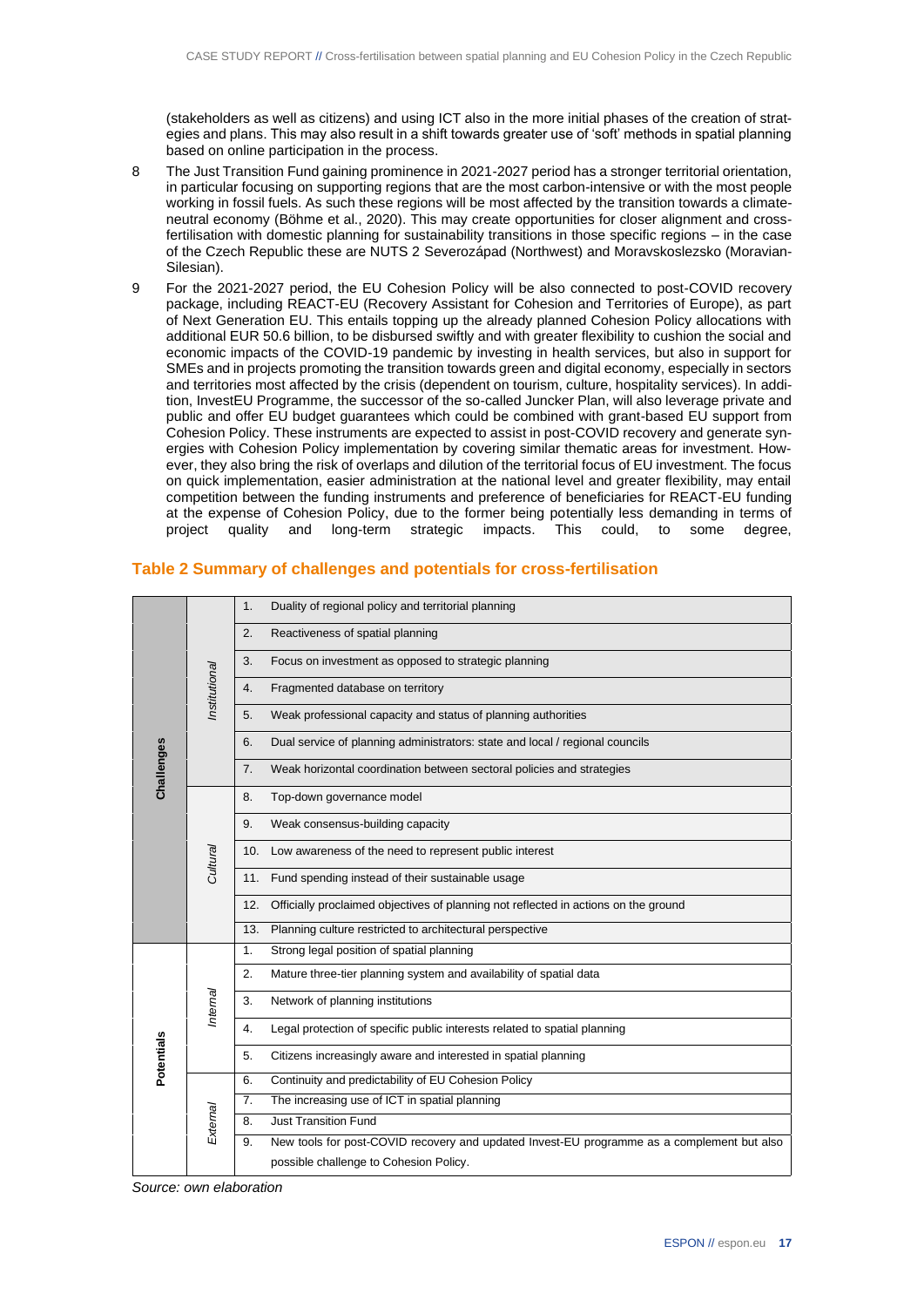counteract the efforts to ensure a strategic, place-based and territorial orientation of Cohesion Policy (Bachtler et al., 2020; Böhme & Lüer, 2020). By this, the additional funding supplementing Cohesion Policy in the context of post-pandemic recovery may hinder the territorial and strategic focus in Cohesion Policy, an aspect of this where there is the most scope for cross-fertilisation with spatial planning.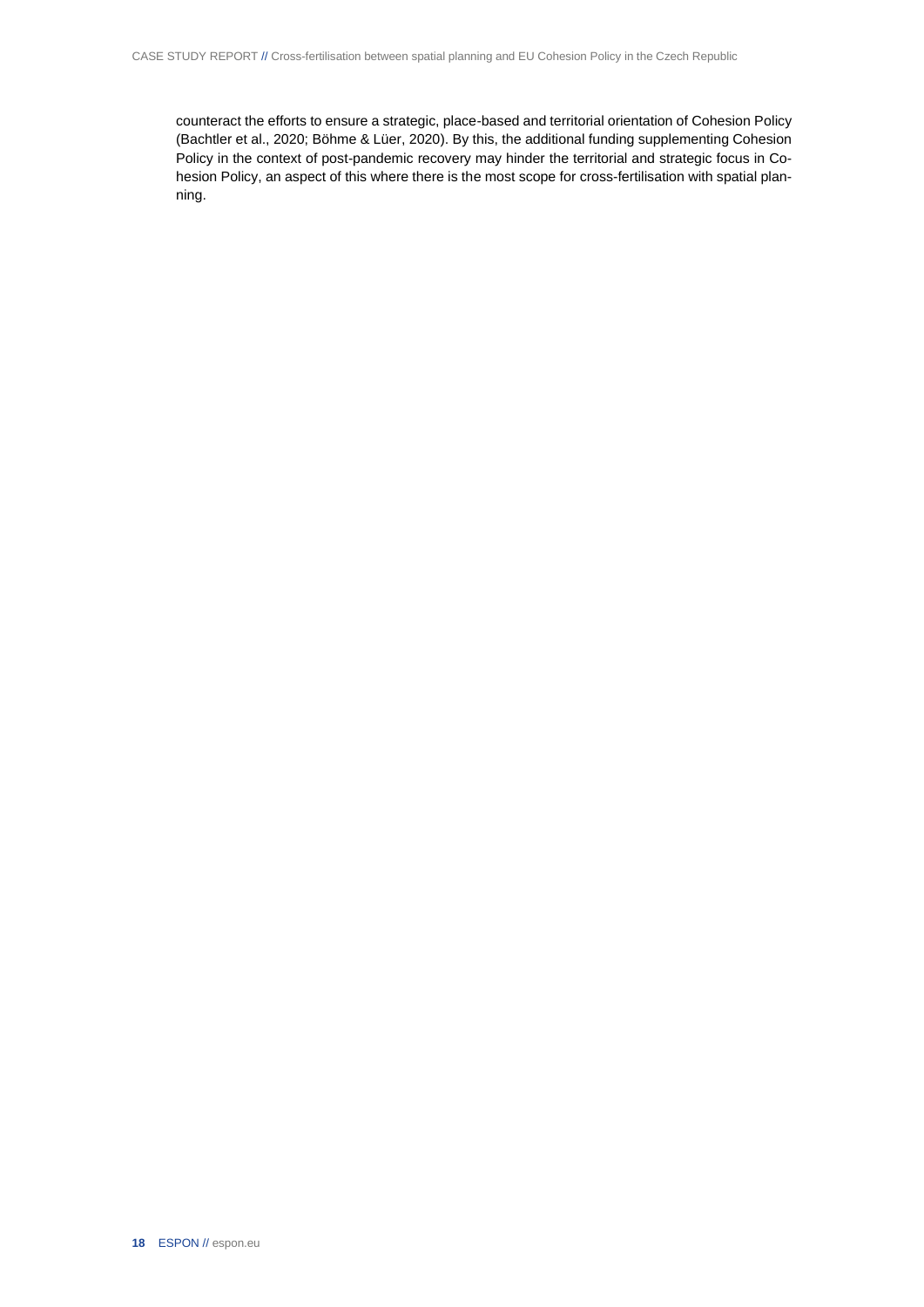## <span id="page-18-0"></span>**3 Recommendation for practical mechanisms of policy integration**

This chapter is devoted to recommendations for the Czech Republic to introduce additional practical mechanisms of policy integration to facilitate better coordination between spatial planning, regional development policy, and EU Cohesion Policy implementation.

First, a series of themes in response to the challenges and potentials discussed above was formulated (listed below from 'A' to 'H'). Subsequently, for each of the themes specific recommendations were developed (each recommendation is marked with a letter corresponding to the abovementioned themes) and divided into two sets: pragmatic recommendations for the short-term, and strategic recommendations for the longterm.

### <span id="page-18-1"></span>**3.1 Themes of relevance for improving integration between EU Cohesion Policy implementation and spatial planning**

The following main issues were identified in the enquiries and interviews with stakeholders and practitioners in the Czech Republic:

- (A) linkage / integration of regulative, strategic, visionary co-ordination of inter-sectoral planning and territorial management – on national, regional, local levels;
- (B) spatial planning on the level of functional urban areas (FUAs) and metropolitan regions, where there is a high level of spatial integration;
- (C) digitalisation & ICT, specifically in terms of means to simplify the processes of coordination and broadening the citizen's participation and to enable interoperability and open access to the data;
- (D) ex-ante assessment (Territorial Impact Assessment TIA) and monitoring of planning policies and major development projects.

Moreover, additional themes, related to the long-term or far-reaching changes in the policy and institutional context, were brought up. These relate to aspects, which are much less likely to change, due to path dependencies and entrenched and immutable interests of stakeholders:

- (E) alignment between ESIF programming and the acquisition of national spatial and strategic planning tools;
- (F) link to Territorial Agenda 2030 synergies with national spatial planning and sectoral policies;
- (G) increase in the size of basic territorial unit for local spatial planning and incentivise cooperation among those units;
- <span id="page-18-2"></span>(H) capacity development and multi-disciplinary perspective in the planning profession.

### **3.2 Pragmatic approach: Reaching for the 'low-hanging fruit'**

More specifically, on that basis, one can list several recommendations that concentrate the effort to where the effects could be tangible and the change could be 'within reach' (albeit by no means easily). These are as follows:

- (A1) Integrate strategic and spatial planning policies on national level and for metropolitan / city region agglomeration (ITI). Find a common language: unify the terminology across the related fields, particularly harmonise the definitions of development areas, axes and specific areas in spatial planning with the classification of types of territories in strategic documents of regional policy (these developments are already underway);
- (A2, C1) Finalise and publish an integrated set of open-access, regularly updated GIS data related to all branches of spatial management (i.e. spatial planning, regional development, strategic planning), supported by on-line links to statistical data, census, departmental database and the Planning Data [*Územně analytické podklady* - ÚAP]. These data should be used for monitoring, benchmarking and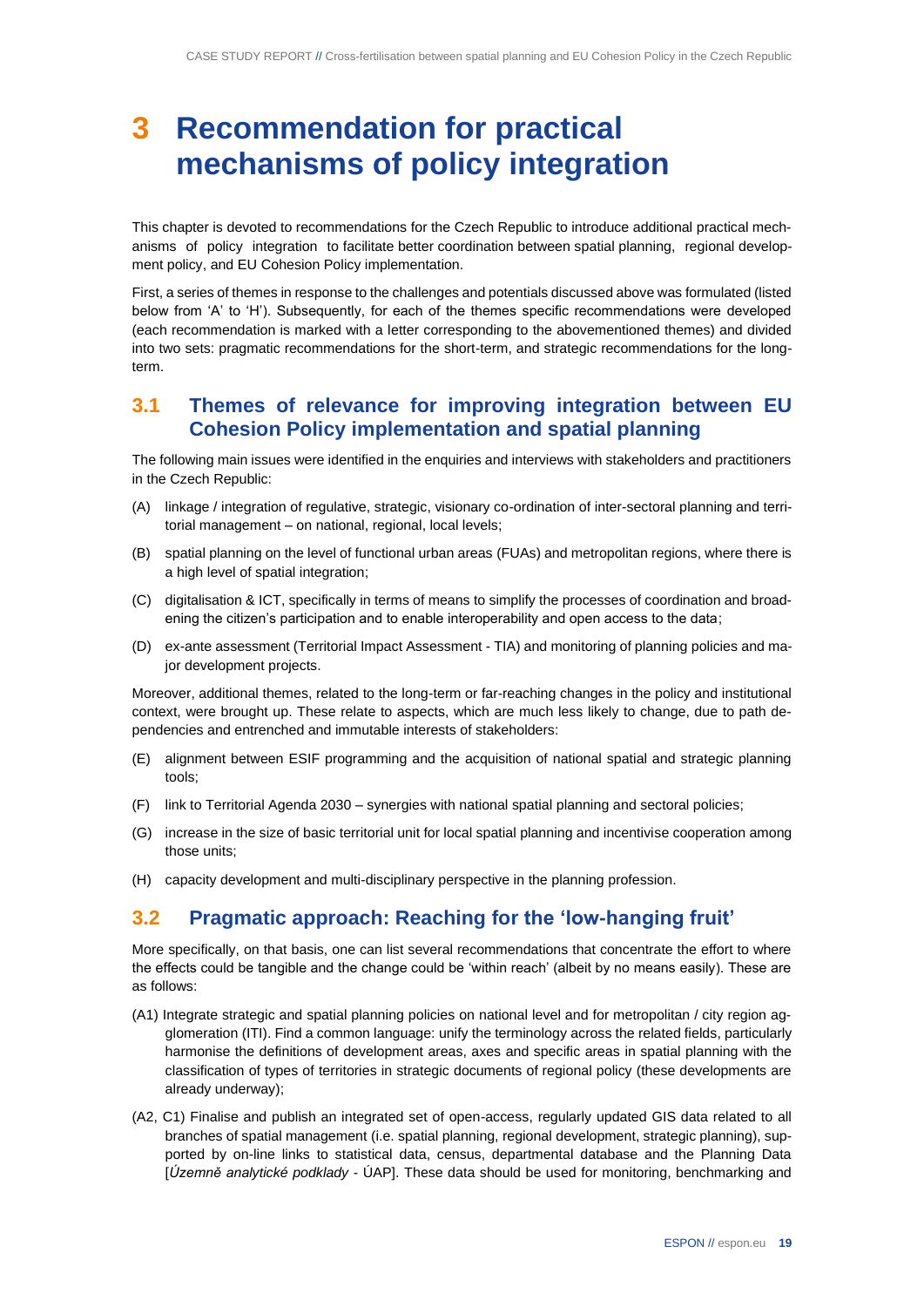assessment of environmental, social and economic development of territories and for ex-ante assessment of territorial impact of major projects (see below). Make use of INTERREG for open GIS data for spatial management;

- (C2, F2) Establish an information feedback mechanism from local and regional level of spatial planning to EU policies and territorial agendas, using the evidence from the spatial management-related data;
- (D1, E3) Introduce assessment of territorial social, environmental and economic impact of major infrastructural investment (transportation lines, energetics, water supply and management, major commercial establishments), based on the data / indicator evidence. The assessment should consider how many people will be positively / negatively affected by the project, how much the project will contribute to social cohesion in terms of equal / improved access to public infrastructures and services, how much the project will contribute to improved ecosystem services, how much the project will improve access of businesses to their partners and / or customers, how the project will impact on viability of existing facilities, etc. (Some interviewees deemed this a bureaucratic hassle, following the experiences with some other 'imported' procedures, such as EIA);
- (E1) Coordinate planning periods of the updating of spatial planning documents (Spatial Planning Policy, Development Principles - *ZÚR*) with the programming periods of ESIF so that the ESIF objectives as well as the relevant priorities of the Territorial Agenda can be immediately reflected. Coordinate the schedules for making of and updating of local strategic and spatial plans so that they could reflect the shifts in EU Cohesion Policy and territorial agenda. Alternatively, a more predictable and reliable longterm policies of EU could also contribute to a better cross-fertilisation among EU policies and spatial planning;
- (D2, E2) Modify the structure of the national EU expenditure database on the ESIF project support, so that the territorial destination of the projects can be easily identified;
- (B1) Complement the existing hierarchy of statutory, binding documents of spatial planning on national, regional and municipal levels with visionary and strategic planning for functional territorial areas – ITI, FUAs, rural micro-regions, as informal input for the statutory documents within the system of spatial planning. This recommendation is already followed in several parts of the Czech territory, e.g. some ITI infrastructure studies and landscape studies for micro-regions; however, it has remained a major hurdle in the case of Prague and its metropolitan region<sup>9</sup>;
- (A3, F1) Redefine the roles of spatial planning documentation to better reflect EU Cohesion Policy and Territorial Agenda 2030. Cohesion Policy should be used to support and enhance the Spatial Development Policy, especially in terms of nurturing more strategic (as opposed to reactive) approach to planning. The role of the regional tier, i.e. the Development Principles (*ZÚR*) should be promoted to actively coordinate local land-use Plans (*ÚP*) and specify the EU Cohesion Policy objectives and relevant priorities of the Territorial Agenda for them. Local Plans (*ÚP*) should provide strategic reference for the infrastructure projects assisted by ESIF, with respect to the national spatial policy priorities. Local plans should be motivated to seek for place-based application of policy objectives. Their development strategy should reflect wider (regional) context in the extent of built-up areas, as well as character of unbuilt landscape. For development and redevelopment areas, detailed Regulatory Plans should be requested, supplemented by planning contracts among stakeholders of development on co-financing investment in infrastructures (all these measures are in line with current legislation).

In general, it is recommended to make EU funding available to support implementation of the recommended changes during the 2021-2027 programming period, particularly in terms of development of continued support and capacity development of for cooperation and planning in functional areas (ITI, CLLD), interregional knowledge transfer on this topic (INTERREG), development of spatial data platforms and capacity to employ it, and use of Technical Assistance to support the efforts to align spatial planning and Cohesion Policy documentation and intervention goals. As was mentioned by the participants of the Interactive Dialogue, one

<sup>&</sup>lt;sup>9</sup> In the inter-war period, there existed the State Commission for Regulation, which had a power to make plans for Prague and its hinterland as far as ca 20 km from the city borders. It was exempt from the immediate control of municipalities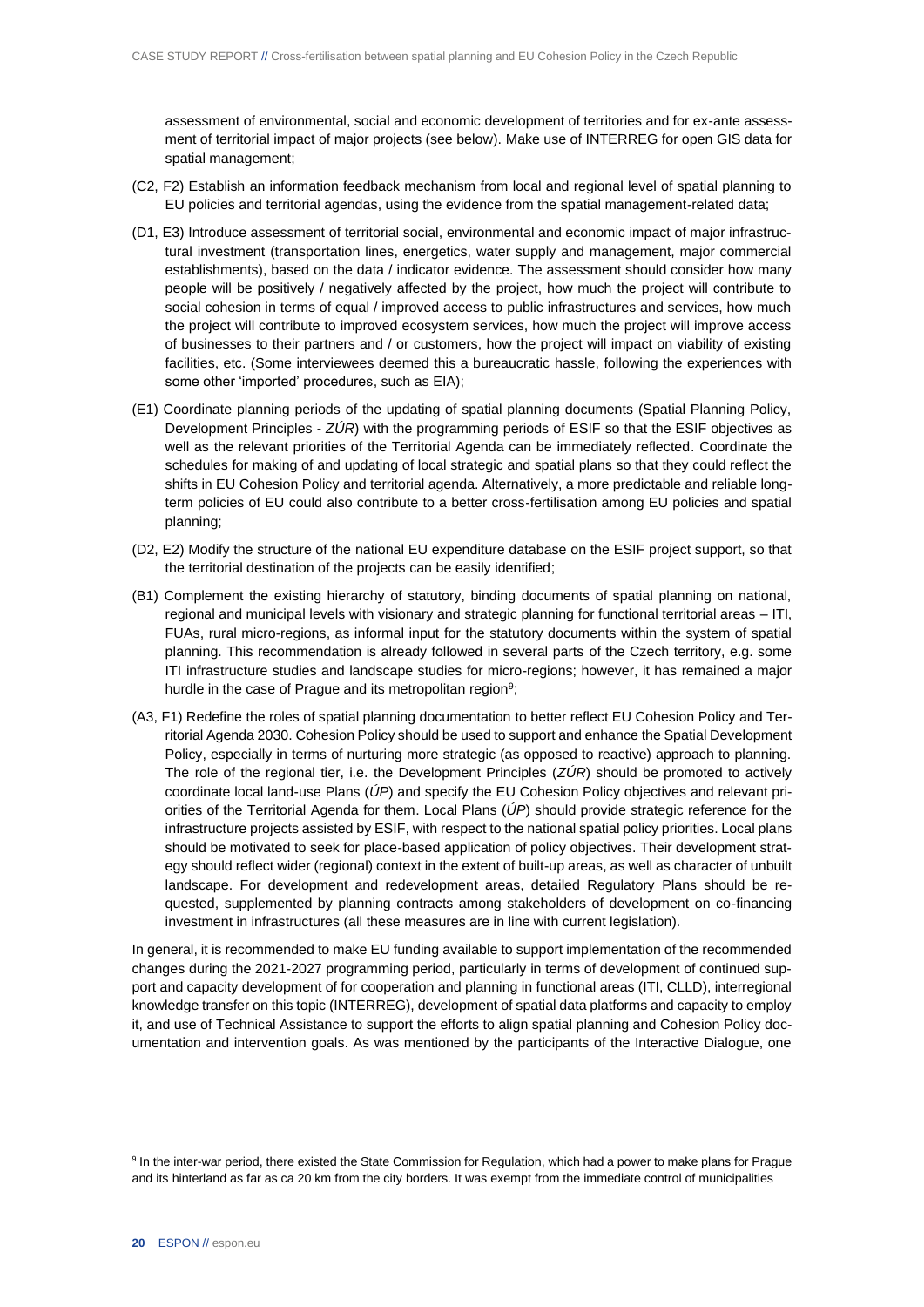does not need to 'reinvent the wheel'. Rather one should work with the existing funding instruments to develop capacity and implement ESIF to support the implementation of spatial strategies and plans, while strengthening the emerging decision-making structures for functional areas spanning across municipal boundaries. At the same time, however, the new programming period creates new opportunities. Namely it is worth exploring the potentials opened by the new cross-cutting Policy Objective 5 'A Europe closer to citizens' focusing on territorial strategies and local initiatives for sustainable and integrated development of urban, rural and coastal areas with greater degree of participation of civil society.

### <span id="page-20-0"></span>**3.3 Strategic approach: What matters for the long-term**

There are also recommendations that can be considered more strategic and able to bring long-lasting positive effects. However, these recommendations are more difficult to follow, because in some cases, they relate to deeply embedded institutional or cultural features. These strategic recommendations are as follows:

- (C3) Change the way how planning officers and practitioners understand EU policies. An objective of this change is to reorient the debate and the perceptions from the concern for spending EU money towards a concern for making strategic use of that money, in order to forward the agenda of the spatial planning policy;
- (C4) Turn towards an evidence-based spatial planning supported by openly available data and their application in indicators, ex-ante assessment as well as monitoring of the changes triggered by implementation of the plans and strategies;
- (A4) Integrate strategic and spatial planning documents on the national level and possibly also on regional level. Coordinate strategic and spatial planning with longer term financial perspectives of public budgets, both domestic and European;
- (G1) Reframe the local tier of planning towards planning for functional urban areas and micro-regions in rural areas: move from standalone local plans for each community / municipality towards more integrated plans that cover functional groupings of more communities / municipalities up to the scale of microregions, with the complement of detailed Regulatory Plans as defined above (A3, F1), while dedicating more attention to open landscape as an important factor for sustainability. To support this aim, microregional councils comprising of local mayors and selected councillors as the approval body for the local tier of plans in rural areas, should be established;
- (H1) Education of planning professionals is critical. The acknowledgement of spatial planning as a discipline of university education is desirable in this regard, based on insights from a wide range of knowledge and skills in the fields of social, economic, environmental, technical and artistic disciplines. Make use of INTERREG for cross-fertilisation and capacity building of planning officers;
- (H2, C5) Citizen education can ensure support for strategic and integrated planning for sustainability. Introduce the theme of sustainable urban development, perception of urban quality and sustainable treatment of natural resources into educational programmes of primary and secondary schools.
- (A5, C6, E4, H3) Use Cohesion Policy funding to set the foundation and develop capacity for the abovementioned shifts in evidence-based planning and education of planning practitioners and the wider public. In this respect, continued engagement in the use of Cohesion Policy instruments oriented towards functional and urban areas in 2021-2027 and beyond will be critical for sustained learning and capacity-development. By the same token, INTERREG has the potential to trigger cross-country transfer and co-creation of knowledge on evidence-based planning and integration between Cohesion Policy and domestic spatial planning, it is thus recommended to orient the priorities and goals of this instrument to support this kind of learning processes in 2021-2027.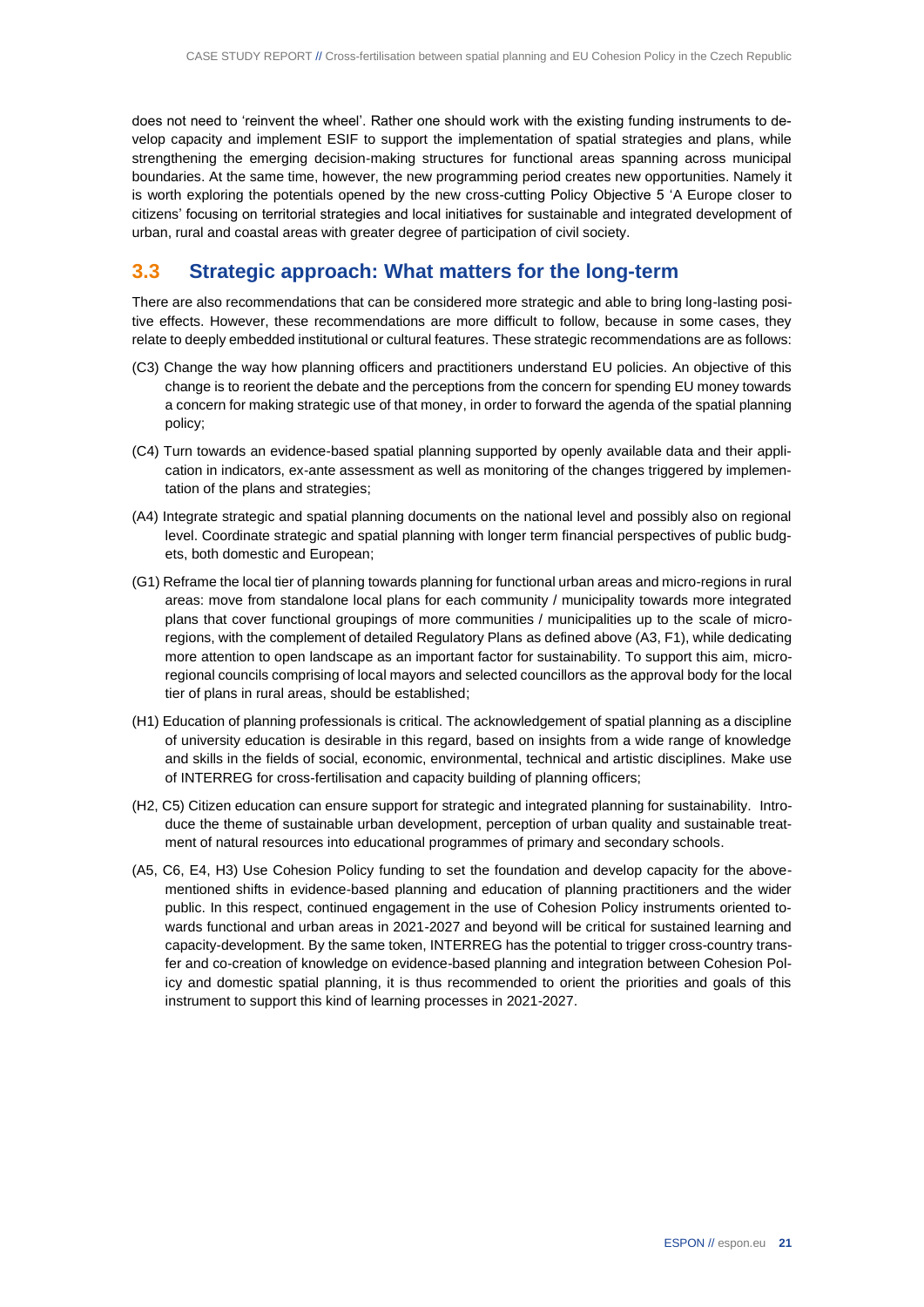

#### <span id="page-21-0"></span>**Table 3 Overview of issues and corresponding recommendations**

*Source: own elaboration<sup>10</sup>*

<sup>&</sup>lt;sup>10</sup> The table depicts the links and relationships between issues (left column), and recommendations (pragmatic in the middle column and strategic in the right column). For example, the issue F – link to Territorial Agenda 2030 policy needs that the roles of planning documents should be redefined (pragmatic recommendation A3 / F1, which will also tackle the issue A – linkage between spatial and strategic planning and regional policy), and at the same time it needs to create feedback mechanisms to EU policies (pragmatic recommendation C2 / F2, which also solves the issue of digitalisation and ICT open data) and in the strategic approach it will result in evidence-based planning (C4).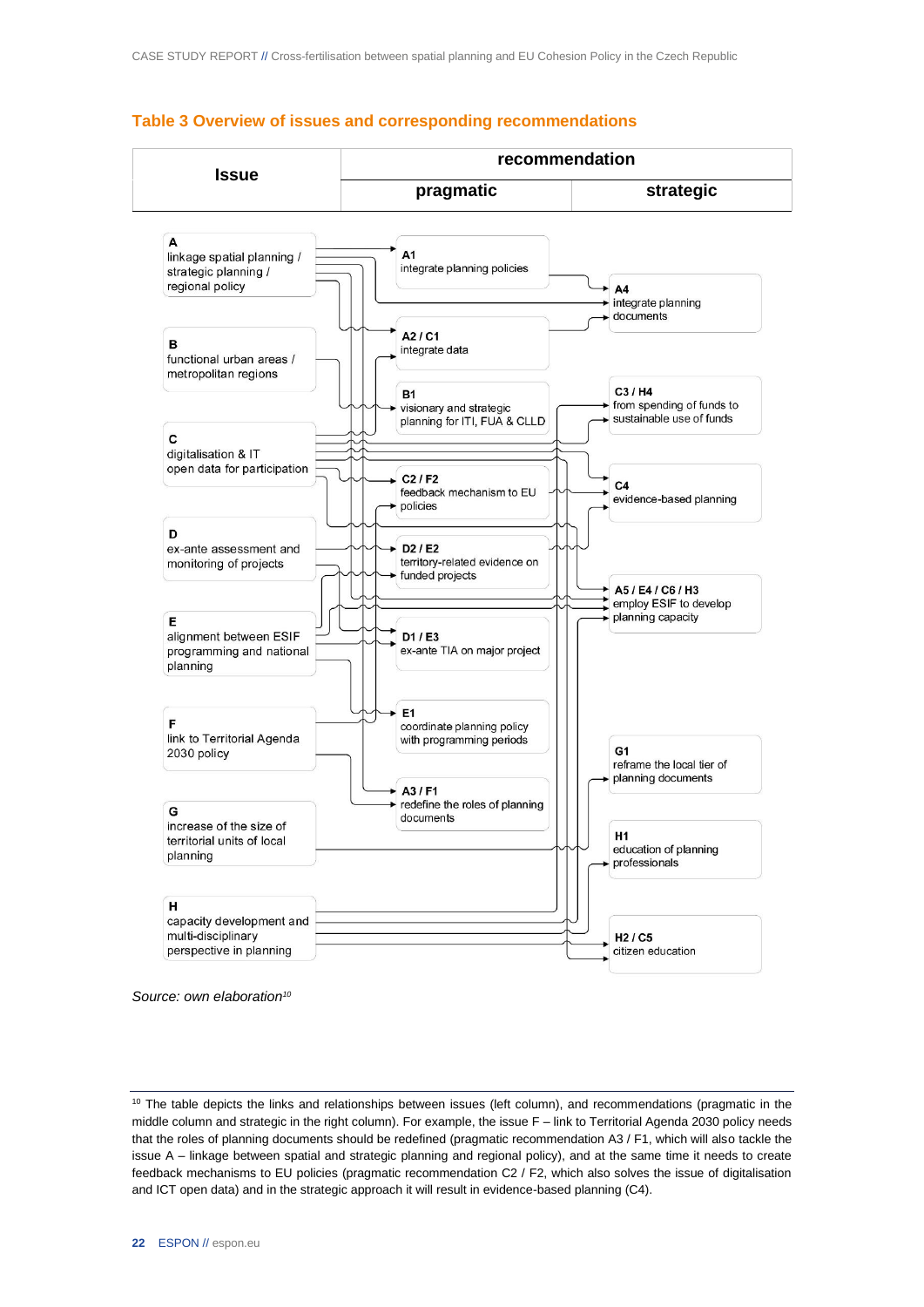# <span id="page-22-0"></span>**4 Inspiring good practices**

For the identification of examples of good practices to strengthen relations between spatial planning, regional policy and EU Cohesion Policy, a selection of national cases covered in the COMPASS study provided a first valuable inspiration and lessons for addressing the challenges identified in the Czech case. The interactive dialogue as part of the current ESPON COMPASS spin-off project indicated additional sources of lessons for cross-fertilisation in the Czech Republic. A summary of the findings from these two sources is listed in table 4 below.

### <span id="page-22-1"></span>**Table 4 Selected examples of ESPON COMPASS inspirations for the Czech case study**

| <b>Country</b>  | Inspiration for the Czech case                                                                                                                                                                                                                                                                                                                                                                                                                                                                                                                                                                                                                                                                                                                                                                                                                                                                                                                                                                                                            | Link to recom-<br>mendations |
|-----------------|-------------------------------------------------------------------------------------------------------------------------------------------------------------------------------------------------------------------------------------------------------------------------------------------------------------------------------------------------------------------------------------------------------------------------------------------------------------------------------------------------------------------------------------------------------------------------------------------------------------------------------------------------------------------------------------------------------------------------------------------------------------------------------------------------------------------------------------------------------------------------------------------------------------------------------------------------------------------------------------------------------------------------------------------|------------------------------|
| <b>Bulgaria</b> | Regional development councils are an attempt to create a regional tier in the<br>Bulgarian context, which has been missing. The councils are involved first in the<br>planning process (these would be district and municipal administrations of up to<br>15 000 citizens located in each NUTS2 level) - they are brought together to<br>agree on and adopt the Integrated territorial strategy at NUTS2 level. The Coun-<br>cils will then participate in the selection of projects funded under the Regional<br>Development Operational Programme 2021-2027 (which is fully focused on<br>PO5). This is also an attempt to involve smaller municipalities (which were ex-<br>cluded from funding in the previous period) in the management of the funding<br>and create connections between them and core cities nearby. (Source: Interac-<br>tive Dialogue)                                                                                                                                                                            | B1; G1                       |
| Hungary         | Planning for functional regions: Budapest agglomeration as an example. The<br>creation of the land-use plan for the suburban region adopted by the Hungarian<br>Parliament in 2005 was also based on a region-wide consultation process with<br>the affected local governments. Planning documents on different levels (Buda-<br>pest agglomeration, Pest county and Budapest city) have set common goals,<br>including promoting polycentric and more balanced territorial development in<br>the suburban region.                                                                                                                                                                                                                                                                                                                                                                                                                                                                                                                        | B1; G1; C3                   |
|                 | Integrated urban development strategy has been introduced since 2014 for the<br>metropolitan region of Budapest, as a statutory local level planning instrument.<br>It pays much attention to the territorial aspects of the planned developments,<br>concentrates on areas of actions overcrossing district borders and determines<br>the urban structure. It also sets up a horizontal goal of having a proactive and<br>coordinative role in the metropolitan region. During the planning phase intensive<br>civic involvement was of core importance. The continuously updated website<br>provided information after every working group meeting; it also enabled the pub-<br>lic to share their opinion regarding the updated materials and to send their own<br>project suggestions. Besides, four open forums were held, with professional and<br>civic organisations, along with public representatives participating. The opinions<br>of the participants were incorporated into the final materials. (Source: ESPON<br>COMPASS) |                              |
| Ireland         | The Irish case offers an example of a structure of spatial planning instruments<br>that is fully integrated with the structure of spatial and economic strategies /<br>policies, avoiding the kind of duality observed in the Czech case, which hinders<br>cross-fertilisation. In Ireland, a Regional Spatial and Economic Strategy was put<br>in place, facilitating such integration across scales, along shared strategic ob-<br>jectives, defined at the higher levels, and detailed proposals elaborated locally <sup>11</sup><br>(Source: ESPON COMPASS)                                                                                                                                                                                                                                                                                                                                                                                                                                                                           | A1; A4                       |

<sup>&</sup>lt;sup>11</sup> See also Williams & Varghese (2018).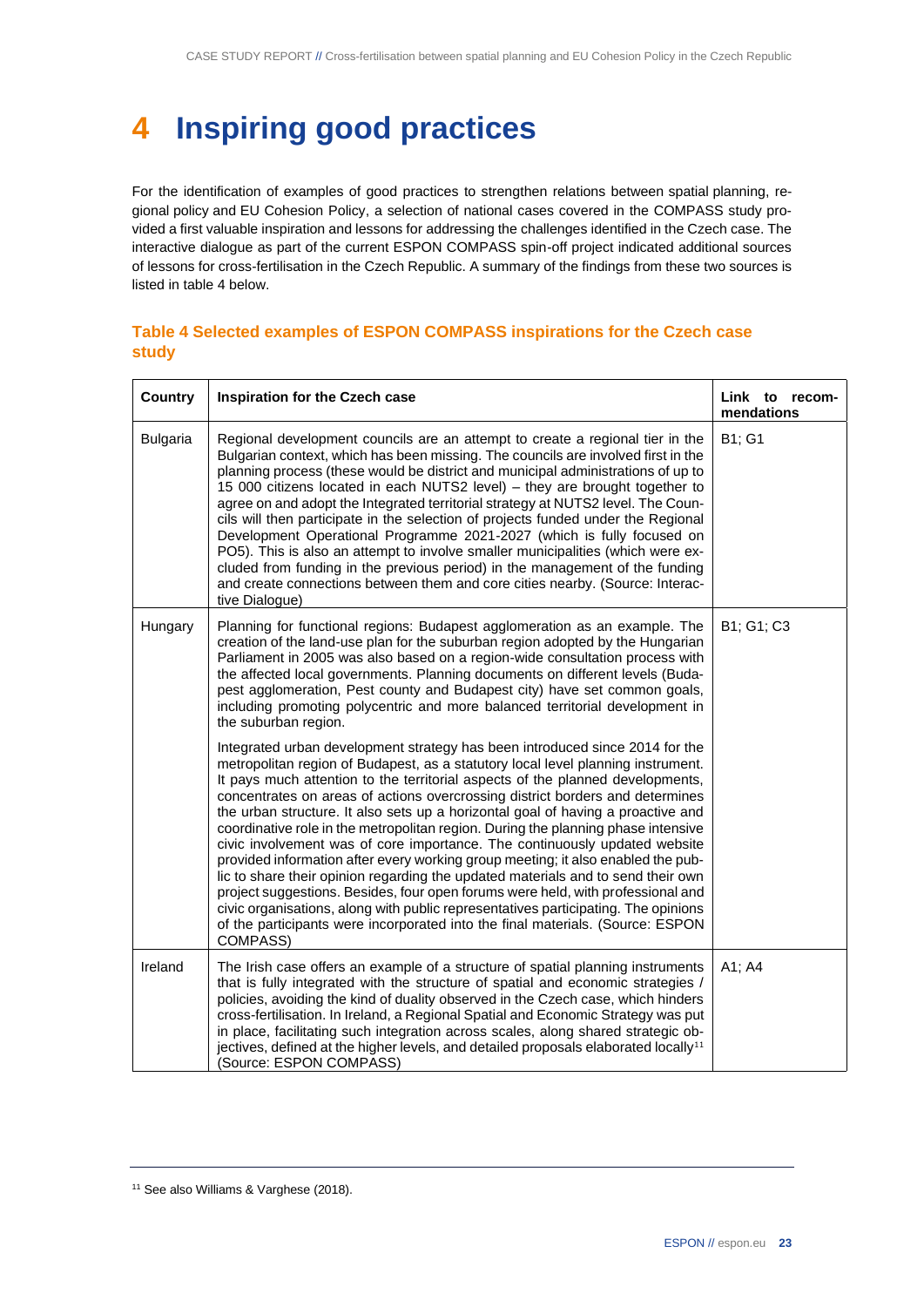| <b>Country</b>      | <b>Inspiration for the Czech case</b>                                                                                                                                                                                                                                                                                                                                                                                                                                                                                                                                                                                                                                                     | Link to recom-<br>mendations |
|---------------------|-------------------------------------------------------------------------------------------------------------------------------------------------------------------------------------------------------------------------------------------------------------------------------------------------------------------------------------------------------------------------------------------------------------------------------------------------------------------------------------------------------------------------------------------------------------------------------------------------------------------------------------------------------------------------------------------|------------------------------|
| Italy               | Municipalities with population less than 3000 inhabitants are obliged to share<br>their planning agendas. This creates a legal base for enforcing collaboration on<br>planning for issues that span across municipal boundaries in small municipali-<br>ties (which are a typical feature of the Czech local tier of government).                                                                                                                                                                                                                                                                                                                                                         | B1; G1                       |
|                     | The Italian National Strategy for Inner Areas (SNAI) is a good example of na-<br>tional initiative providing room for cross-fertilisation between EU Cohesion Pol-<br>icy and spatial governance and planning at the different territorial levels (multi-<br>level, multi-fund and multi-actor approach). It is directly derived from the place-<br>based approach (both are ideas of Fabrizio Barca) and it is going to be re-<br>launched in the period 2021-27 (Source: Interactive Dialogue)                                                                                                                                                                                          |                              |
| Poland              | EU funds were used to support work on compiling a series of supra-municipal<br>documents, as opposed to local spatial management plans. Unlike municipal<br>regulations (such as study of conditions and directions of spatial management,<br>local plan), such documents emphasise the need for rational investing, eco-<br>nomic efficiency, etc. Unfortunately, these documents were not mandatory at<br>the stage of implementing their resolutions and provisions being the local law<br>acts. One example of this is the use of ITI as a platform to develop a strategy<br>for the Warsaw Metropolitan Area. (Source: ESPON COMPASS, Interactive Di-<br>alogue)                     | B1; G1                       |
| Portugal /<br>Spain | More than a 100 cross-border institutional agreements were established, some-<br>times leading to visions and strategies. Six Eurocities were established between<br>both countries <sup>12</sup> . (Source: Interactive Dialogue)                                                                                                                                                                                                                                                                                                                                                                                                                                                        | C6, E4, H3; H1               |
| Spain<br>Catalonia  | Creation of intermediate institutions in between the regional government man-<br>aging Cohesion Project programmes and local authorities at NUTS3 level or<br>metro level of Barcelona. They provide financial, technical and methodological<br>support for municipalities in planning and in flow of knowledge, methods and<br>funds from the EU to the local level. When large amounts of funding appear on<br>the horizon like in the Next Gen, it becomes much easier to implement this fund-<br>ing for large infrastructure, again, here it will be difficult to draw this funding to<br>the local scale to address place specific local needs. (Source: Interactive Dia-<br>logue) | B1; G1                       |
| Spain<br>Valencia   | Valencian region pushes municipalities to create an urban agenda in prepara-<br>tion for next rounds of EU funding, this increases changes for cross-fertilisation<br>at the local level. (Source: Interactive Dialogue)                                                                                                                                                                                                                                                                                                                                                                                                                                                                  | G1; E1                       |
| Italy<br>Slovenia   | The INTERREG Operation Programme Italy-Slovenia applies the Integrated<br>Territorial Investment approach to develop an integrated cross-border strategy<br>for the twin cities of Nova Gorica Gorizia - Šempeter Vrtojba, which are also<br>acting as EGTC since 2011. The ITI tool allows to deliver a long-term territorial<br>strategy aimed at facing common social and economic challenges for a well-<br>defined geographical area that spans national borders. <sup>13</sup> (Source : Interactive<br>Dialogues)                                                                                                                                                                  | C6, E4, H3; B1               |

*Source: Authors, on the basis of COMPASS, 2018a, 2018c, and the Interactive Dialogues 2021/04/09.*

<sup>13</sup> See[: https://euro-go.eu/en/programmi-e-progetti/piani-strategici/](https://euro-go.eu/en/programmi-e-progetti/piani-strategici/)

<sup>12</sup> See for instance Almonte, Pazos-García & Castanho (2020).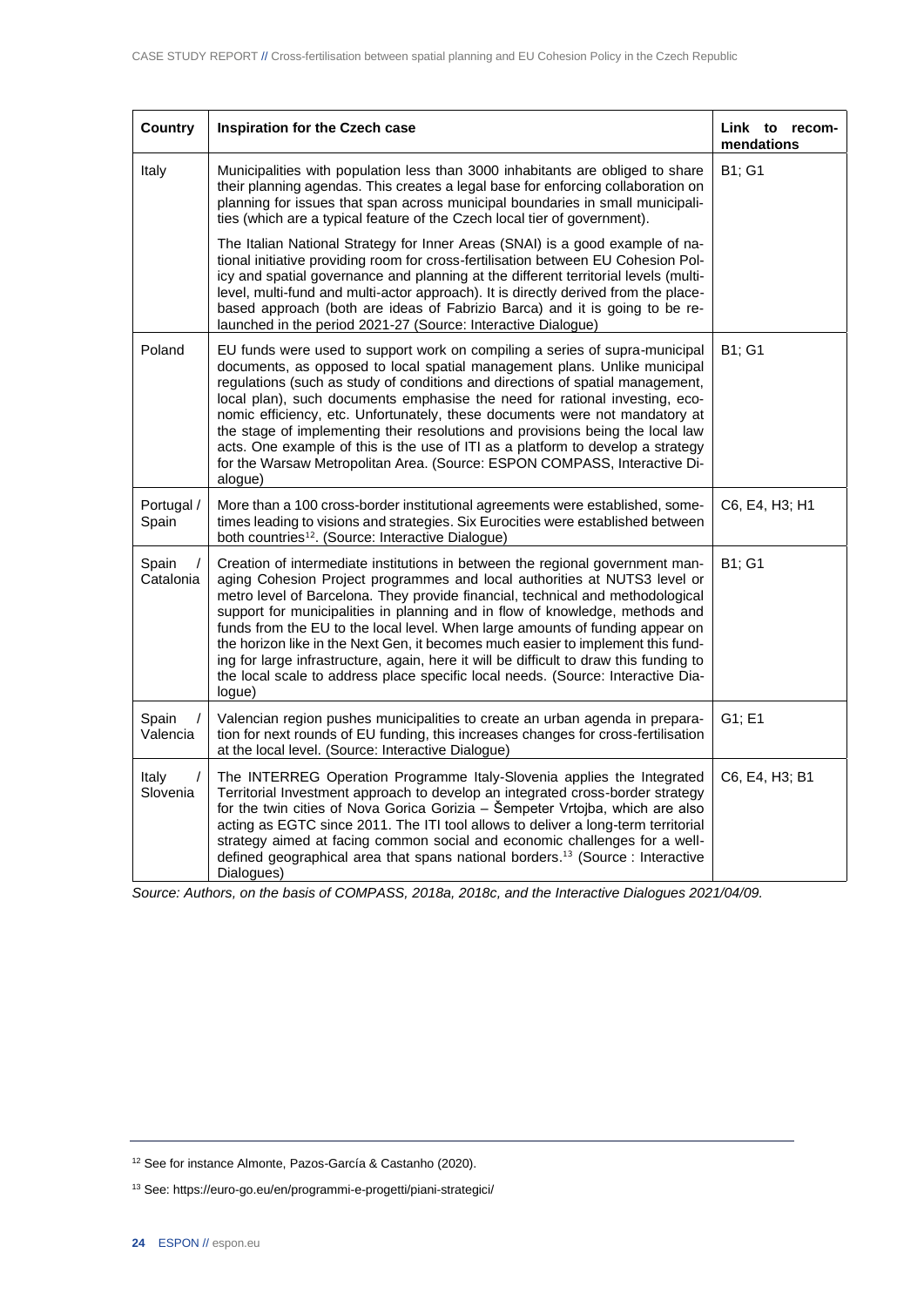## <span id="page-24-0"></span>**5 Conclusions, with discussion points and open questions**

In this closing section, we outline the main conclusions from the Czech case study and the Interactive Dialogue on the recommendations for cross-fertilisation, followed by a set of open questions for further investigation and policy debate.

### <span id="page-24-1"></span>**5.1 Conclusions from the research and consultations**

The cross-fertilisation between EU Cohesion Policy and national spatial management is a process that in the case of the Czech Republic originated as back as in the pre-accession period before 2004. The practice of carrying out this process has been marked by the institutional separation of the spatial planning system from regional policy and strategic planning, which have developed as a direct partner for the implementation of EU Cohesion Policy.

For the next phase, it is necessary on the Czech side to proceed towards the gradual alignment / integration of spatial and strategic planning, especially at the national and also on regional level. This can lead to closer interconnection and interaction of development policies agreed at EU level with their application in specific territorial conditions. The starting point for the integration process is the current legal and institutional situation. In the first phase, it is necessary to "find common language"; make full use of ICT and GIS to ensure general and continuous availability of data on the territory and its development; and to use all possibilities of spatial planning tools – binding and indicative – for planning with regard to functional territorial units.

The strategic goal for Czech spatial planning should be to increase its institutional capacity by strengthening awareness of European agendas through the training of planners and strengthening active public participation. As one of the participants of the Interactive Dialogue put this, while 'Cohesion Policy is driven by outputs – jobs, new roads, spatial planning should be driven by outcomes – quality of lives, accessibility' (Source: Interactive Dialogue).

On the EU side, the issues of subsidiarity and less formal regulation in ESIF while stricter demands on cohesion in planning practice were raised in the Interactive Dialogue. The EU Cohesion Policy should be better and more clearly communicated also in the phase of preparation of programmes, not only towards politicians and the professional public, but also (especially) towards the public. This could contribute not only to deeper understanding the objectives and priorities but also to better preparedness of territorial governance and spatial planning to use the ESIF resources to achieve them. In this respect, the cross-cutting Policy Objective 5 putting emphasis on greater citizen engagement in decision making on Cohesion Policy implementation in specific territories brings opportunities to use ESIF to improve not only the communication and dialogue but also to engage in co-decision on the interventions and co-evaluation of impacts of Cohesion Policy with the citizens and local or regional stakeholders.

INTERREG should be widely used for support of cross-fertilisation and capacity-building, as well as to promote open data GIS for spatial management, while one should continue to exploit the potential of territorial delivery mechanisms aiming at urban and functional areas (such as ITI or CLLD) to trigger capacity for integrated planning across administrative boundaries. New mechanisms proposed for INTERREG in 2021- 2027, such as European Cross-Border Mechanism could create scope for removing barriers and developing joint cross-border services for this purpose, not only international but also intra-national.

It is worth stressing a potential caveat for the 2021-2027 period. The Just Transition Mechanisms will be quite relevant for the transition regions of the Czech Republic; as such it can contribute to the cohesion policy on national level. Besides, EU Cohesion Policy will be also relying on the pairing of ESIF with financial instruments under the InvestEU programme, which may make available more capital for the regions and local entities.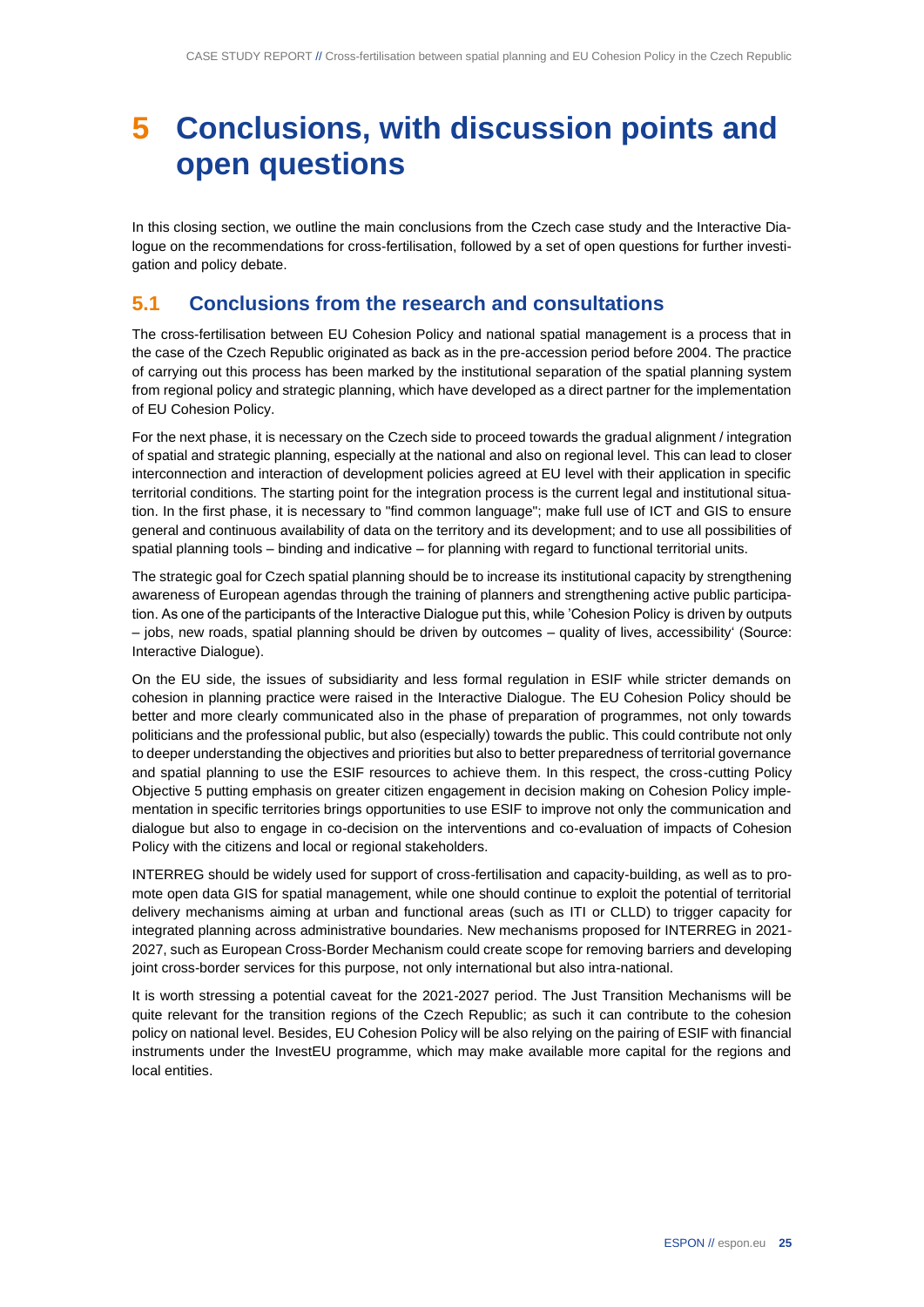## <span id="page-25-0"></span>**5.2 Open questions**

- How to find and maintain a balance between the desirable alignment of spatial planning and Cohesion Policy, without overshadowing the place-specific strategies of spatial planning with the general goals and priorities specific to the Cohesion Policy and ESIF?
- How to rethink communication and citizen engagement activities to trigger active public support for the promotion of Cohesion Policy goals in the daily practice of planning and decision-making on spatial development in a given territory?
- How to overcome the legal jurisdiction barriers between the territorial units that hamper the operation and planning for functional areas?
- How to balance the need for flexibility and subsidiarity to let the local stakeholders take a more proactive role in decision-making on and monitoring of the EU Cohesion Policy resources with their responsibility for the appropriate use of the funds in line with the objectives of the EU Cohesion Policy?
- How to avoid the risks of diluting the territorial focus of Cohesion Policy in the face of the new EU funding mechanisms put in place to support post-COVID recovery, in order to continue exploiting opportunities for cross-fertilisation with spatial planning?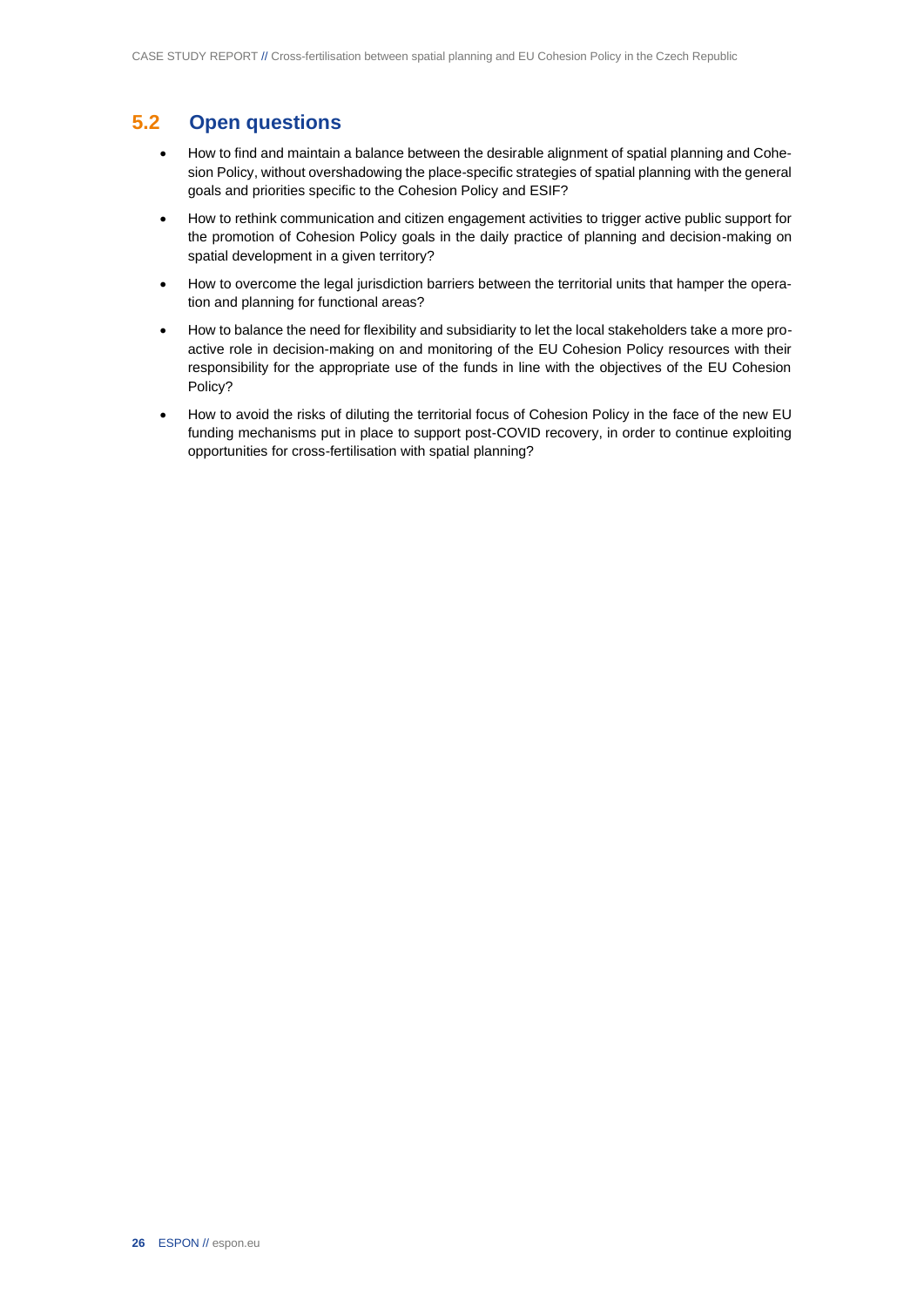# <span id="page-26-0"></span>**References**

Almonte Jurado, J.M., Pazos García, F.J. Y Castanho, A. (2020). Eurocities of the Iberian Borderland: A Second Generation of Border Cooperation Structures. An Analysis of Their Development Strategies. Sustainability 2020, 12(16), 6438;<https://doi.org/10.3390/su12166438>

Bachtler, J., Mendez, C. & Wishlade, F. (2020). Will Cohesion Policy Recover from COVID? EoRPA Report 20/3to the 41stmeeting of the EoRPA Regional Policy Research Consortium, October 2020. <https://strathprints.strath.ac.uk/75508/>

Brendan W, Varghese J. (2019). Examining the impact of EU cohesion policies aiming to reduce regional and social disparities with examples of policy impacts in Ireland[. Europa XXI,](https://www.researchgate.net/journal/Europa-XXI-1429-7132) 35, 89-109. DO[I:10.7163/Eu21.2018.35.6](http://dx.doi.org/10.7163/Eu21.2018.35.6)

Böhme, K & Lüer C. (2020). Research for REGICommittee –Cohesion Policy Measures in Response to the COVID-19 Pandemic, European Parliament, Policy Department for Structural and Cohesion Policies, Brussels.

Böhme, K., Besana, F., Lüer, C., Holstein, F., Hans, S., Valenza, A., Caillaud, B. & Derszniak-Noirjean, M. (2020). Potential impacts of COVID-19 on regions and cities of the EU. Brussels: European Committee of the Regions - ECON Commission. [https://cor.europa.eu/en/engage/studies/Documents/IMPACTS-COVID-](https://cor.europa.eu/en/engage/studies/Documents/IMPACTS-COVID-19.pdf)[19.pdf](https://cor.europa.eu/en/engage/studies/Documents/IMPACTS-COVID-19.pdf)

CEC (1997). The EU compendium of spatial planning systems and policies. Luxembourg: Office for Official Publication of European Communities

CEC (1990). European Landscape Convention. ETS No.176.<http://conventions.coe.int/1680080621>

Czech Republic (2006). Planning and Building Act [Zákon číslo 183/2006 Sb., o územním plánování a stavebním řádu (stavební zákon)].

Dąbrowski, M. & Piskorek (2018). The development of strategic spatial planning in Central and Eastern Europe: between path dependence, European influence, and domestic politics. Planning Perspectives: an international journal of history, planning and the environment. 33(4), 571-589

DG REFORM (2020). Analysis, recommendations and legislative proposals for a Building Act reform in the area of spatial planning. Deloitte: contract number: SRSS/SC2019/150.

ESPON (2018a). COMPASS - Comparative Analysis of Territorial Governance and Spatial Planning Systems in Europe. Final Report. Luxembourg: ESPON EGTC.

ESPON (2018b). COMPASS - Comparative Analysis of Territorial Governance and Spatial Planning Systems in Europe. Final Report - Additional Volume 7. Significance and role of European territorial governance. Luxembourg: ESPON EGTC.

ESPON (2018c). COMPASS - Comparative Analysis of Territorial Governance and Spatial Planning Systems in Europe.Final Report - Additional Volume 6. Case Studies Report. Luxembourg: ESPON EGTC.

Maier, K. (2014). Changing Planning in the Czech Republic. In: Reimer M, Getimis P, Blotevogel H. (eds). *Spatial Planning Systems and Practices in Europe: A Comparative Perspective*. London: Routledge.

Maier, K. (2015). Karel Maier—Czechia. *disP-The Planning Review*, 51(1), 26-27.

Maier, K. (2020). Planning of Bohemian Regional Centres in the Period of their Industrialisation and Modernisation. Architektúra a urbanizmus, 54*(*1-2), 56-69,<https://doi.org/10.31577/archandurb.2020.54.1-2.5>

OECD (2017). The governance of land use in Prague, in The Governance of Land Use in the Czech Republic: The Case of Prague, OECD Publishing, Paris, [https://doi.org/10.1787/9789264281936-7-en.](https://doi.org/10.1787/9789264281936-7-en)

Perger, É. (2018). Planning and development activities in functional regions – the Hungarian case. EU-ROPA XXI, 35(2018), 37-55.

Reimer, M., Getimis, P. & Blotevogel, H. (eds.) (2014). *Spatial Planning Systems and Practices in Europe: A comparative perspective on continuity and changes*. Routledge, London and New York.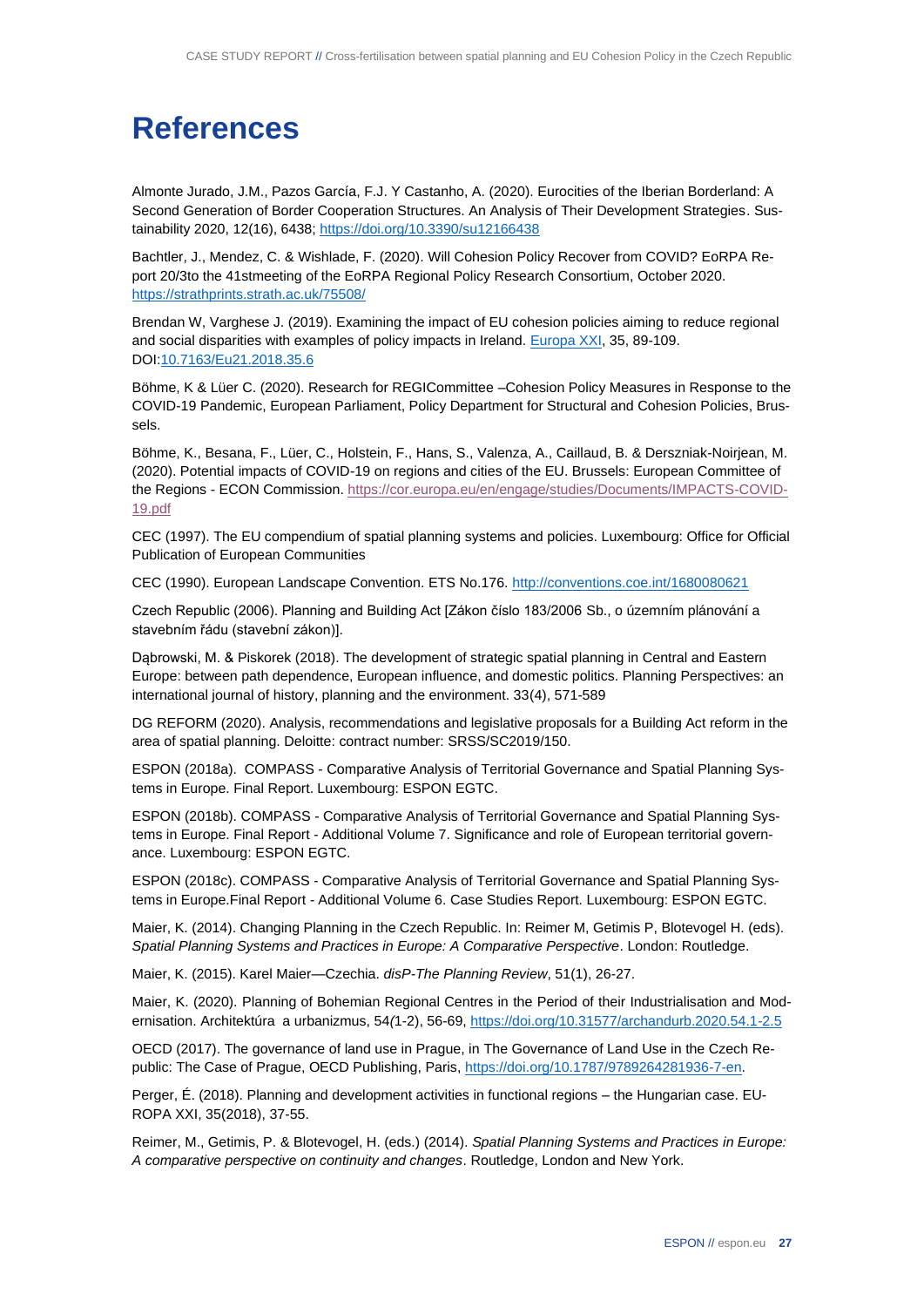Sýkora, L. (2006). Urban Development, Policy and Planning in the Czech Republic and Prague. In: Altrock, U., Günter, S., Huning, S., Peters, D., eds., *Spatial Planning and Urban Development in the New EU Member States: From Adjustment to Reinvention*, pp. 113-140. Aldeshot: Ashgate.

Tynkkynen, V. P. (2009). Planning Rationalities among Practitioners in St Petersburg, Russia – Soviet Traditions and Western Influences. In: Knieling, J., Othengrafen, F. (eds.) *Planning Cultures in Europe: Decoding Cultural Phenomena in Urban and Regional Planning*: 151-168. Ashgate, Farnham UK and Burlington VT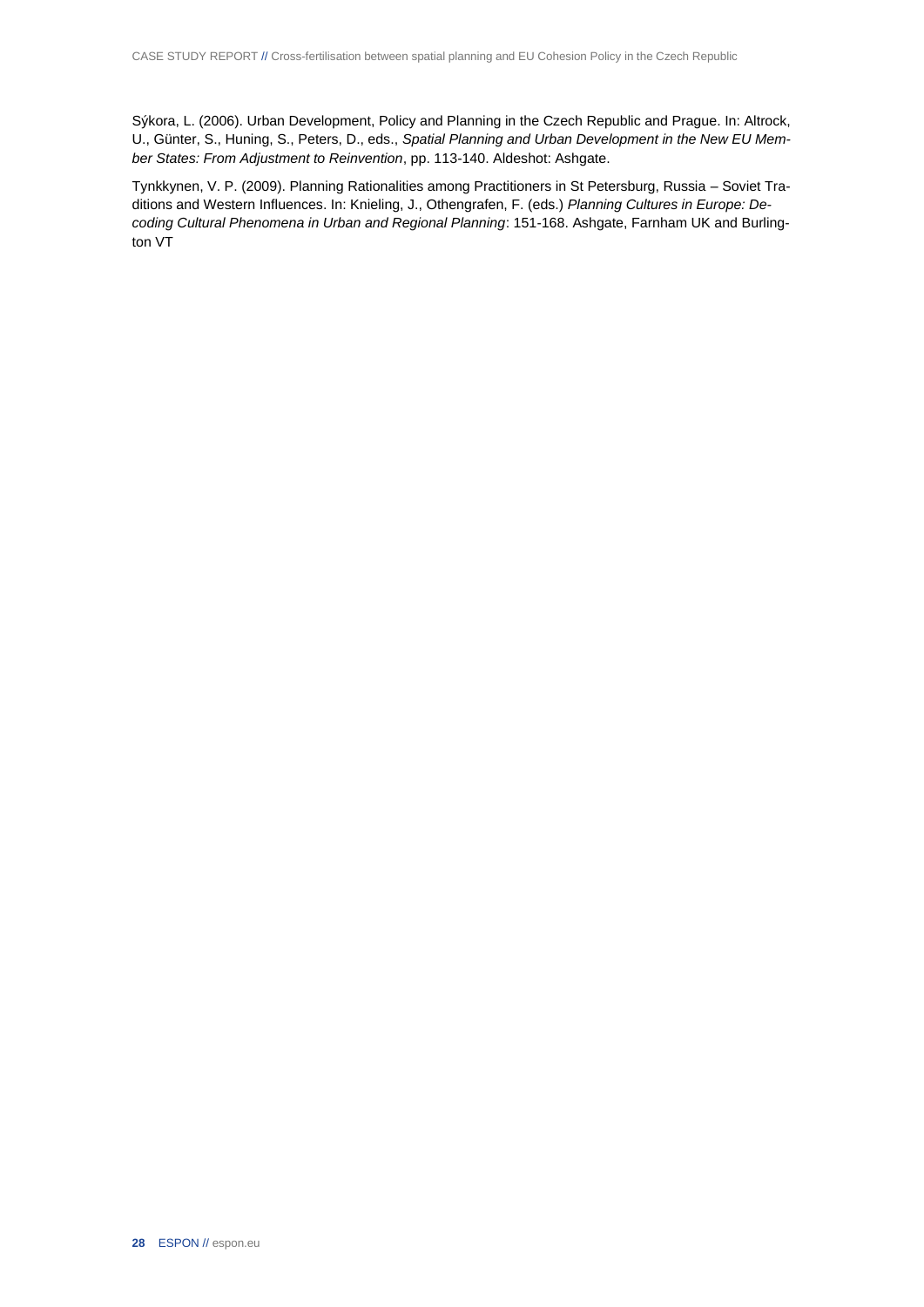<span id="page-28-0"></span>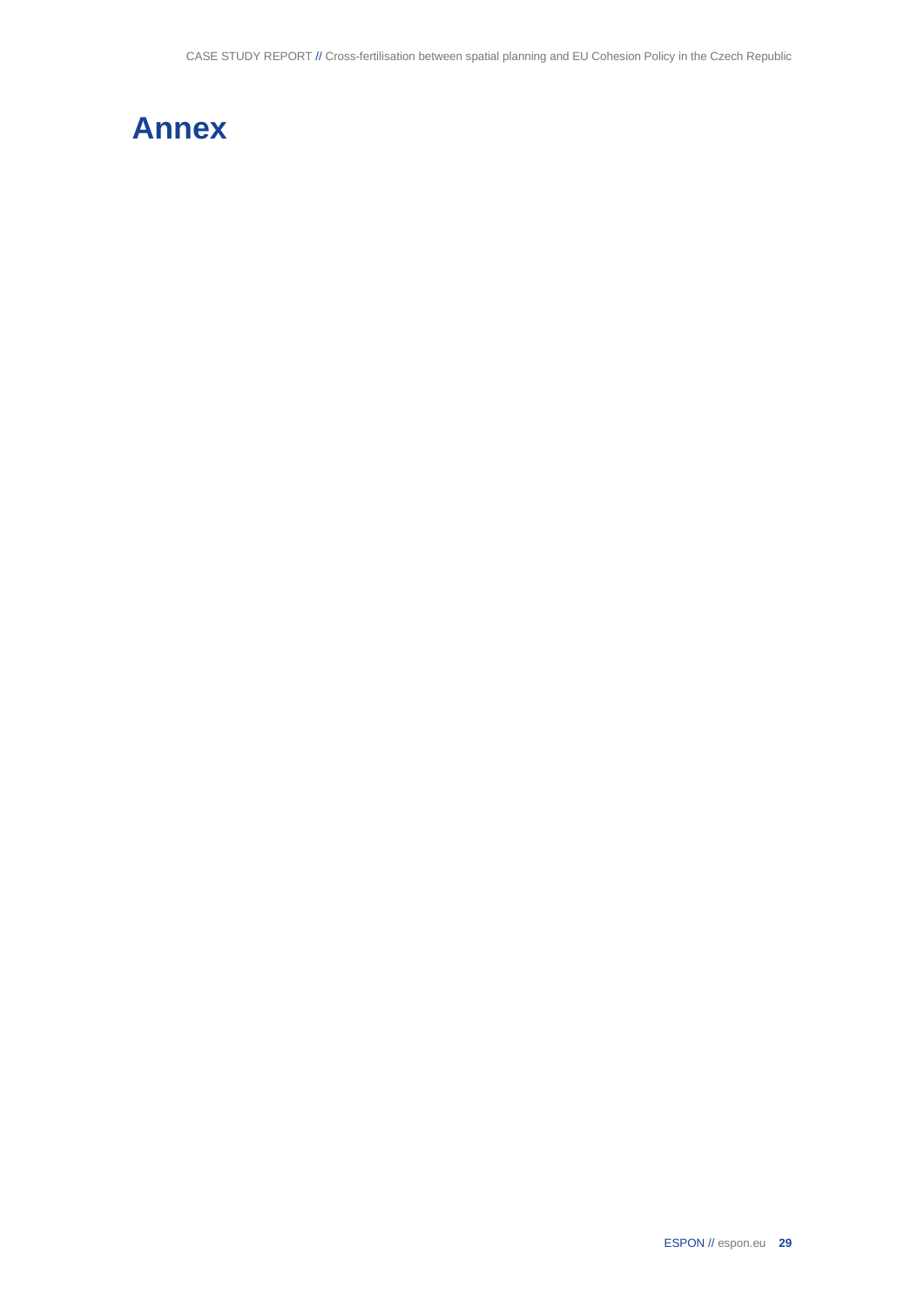## **1 Questionnaire and interview results on linkage between EU Cohesion policy and Czech spatial planning**

## **1.1 Introduction**

The questionnaires were distributed on January 7th 2021 and the interviews were conducted between January 18th and February 11th 2021. A representative group of 24 experts was addressed, from which 15 have been processed by filling the enquiry and interviewing on the background of the completed enquiry. This group of respondents consists of 8 state officers (5 of them from regional policy departmental unit, 2 from spatial planning unit and 1 from EU policy unit), 3 planning officers from regional and city offices, 3 planning practitioners and 1 research worker. In three cases, the enquiries were responded by two colleagues and the interviews were organised with these two people at one time, so the responses were actually received from 18 people overall.

The names of the respondents were anonymised in this report. In order to anonymise the results, random number has been assigned to each respondent. No section of any answer in the questionnaires is referenced verbatim.

The questionnaire was divided into 3 parts, each focused on a specific topic on linkage of EU cohesion policy and Czech spatial planning:

- Part A addresses five policy objectives of the Cohesion Policy in the 2021-2027 period and how spatial planning can contribute to implementation of the particular policy objectives;
- Part B examines how spatial planning can make use of the Territorial Delivery Mechanisms (TDMs) in Cohesion Policy and a new instrument – European Urban Initiative (EUI):
- Part C is focused on the Territorial Agenda 2030 and how its priorities can be implemented in spatial planning.

### **1.2 Results**

#### **1.2.1 General**

In general, the highest average score was returned within the Part C of the questionnaire addressing the Territorial Agenda 2030, followed by Part A and lastly by part B. The lowest standard deviation in the scoring was observed within the Part A dealing with the Cohesion Policy, followed by the Part C and lastly by the Part B. The Part B was, therefore, evaluated with the lowest score and with highest deviation among respondents.

From the small sample of experts, it seems that the opinions are different for participants from state governmental offices and those from regions and planning practice. It can also be observed that within state administrators there are different opinions between the officers responsible for spatial planning and those dealing with regional policy and development.

The experts from practice state offices are in general more sceptical about the linkage between spatial planning and EU policies than the respondents from state offices. The state officers are better informed on EU policies than regional administrators and spatial planning practitioners. In three cases the experts on spatial planning were unable to respond questions they considered related to regional policy (part C) or, on the opposite, the experts on regional policy felt unqualified to respond to the questions they considered related to spatial planning (parts A, B). This illustrates how fragmented the professional scene of spatial / urban management is.

Weak connection between spatial planning and strategic planning was frequently mentioned as a major barrier (Respondents 4, 5, 6, 11, 14). The underlying problem is a lack of communication between respective departmental units. This mostly occurs on the regional and national levels while on the local level this problem diminishes, simply because agendas of spatial and strategic planning are often handled by the same staff.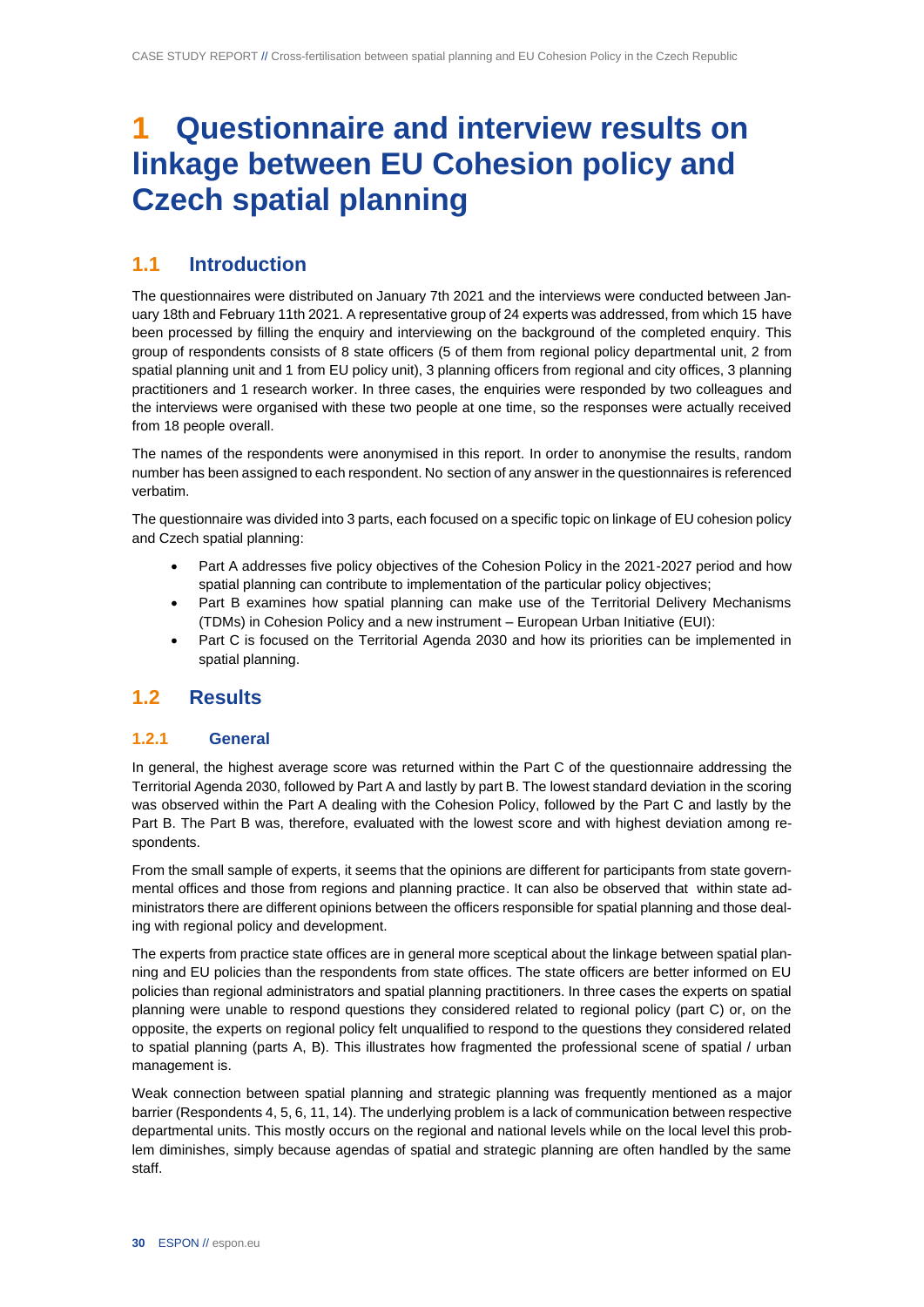The EU funding is crucial for cross-fertilisation because apart from these incentives there is little incentive to support it. In this context, ITI is mentioned as a useful tool for planning for agglomerations, overcoming the jurisdiction limits of municipalities. However, the Czech law does not provide any spatial planning instruments for functional urban areas with legal power extending municipal jurisdiction. Planning for functional areas is a new concept and needs time to 'sink in' before being fully utilised.

The aforementioned lack of Czech legislative tools to plan agglomerations can be an opportunity to create such an instrument or change the existing instrument to accommodate for FUAs and, therefore, be able to use ITI without the need of an *ad hoc* legislation that significantly delays the whole process, sometimes rendering the project impossible due to temporal reasons, as it would not be made in the current programming period (Respondent 5).

Any changes to the Czech legislation are, however, discussed with caution. There are worries concerning increased bureaucracy and negative impact of poorly designed amendments to the law code. It is particularly the case of planning regions tailored to functional areas which would not respect jurisdictions. Here, it is necessary to define precisely the obligations, rights and responsibilities associated with their acquisition, negotiation and approval (Respondents 3, 12, 13).

In the interviews over the completed questionnaires, the opinion was expressed that the discussion in Czech media revolves around how much money was spent, but it should revolve more about how well it was used (Respondents 1, 13).

#### **1.2.2 Part A – Contribution of Czech spatial planning to implementation of the EU cohesion policy objectives**

Part A addresses five policy objectives of the Cohesion Policy in the 2021-2027 period:

- PO1 a smarter Europe;
- PO2 a greener Europe;
- PO3 a more connected Europe;
- PO4 a more social Europe;
- PO5 Europe closer to citizens.

The highest average score was returned for PO3 – a more connected Europe, closely followed by PO5 as second and PO2 as third. PO1 scored even less and PO4 averaged the lowest score.

Hence, the respondents strongly suggest that spatial planning can best contribute to better connectedness (P03) and to a carbon-free Europe (PO2). That said, the possible contribution of spatial planning with respect to smart and social Europe is considered as limited; planning practitioners mention that this would be rather a task for regional policy.

Several respondents strictly distinguished the actual practice of spatial planning from its potentials. The practice of spatial planning and decision-making process sometimes does not follow the principles and priorities set out in the Spatial Development Policy of the Czech Republic. Spatial planning is often seen only as implementation part of other policies or even as an obstacle. The current practice is also burdened by fragmented databases, variable terminology, loose integration of spatial development and transportation planning, and weak connection of spatial planning to economic aspects as well as the issues of social sustainability.

Still, most respondents consider spatial planning capable of ensuring adequate and well positioning of housing, employment, education or healthcare. The need is highlighted for other policies to come afterwards and ensure availability of planned services and equal and inclusive access to those services (Respondent 13). Failing to provide such services is something spatial planning cannot directly influence, but it has a crucial role in adaption of the plans it is generating. Objectives of the cohesion policy (e.g. PO4 or PO1) are often underrepresented in spatial planning implementation (Respondent 9). Some respondents came up with proposals for making spatial planning more effective with respect to the EU cohesion policy, namely by a strategic approach in developing areas where spatial planning can contribute to spatial clustering of innovation activities, cooperation on the agglomeration-level planning, digitisation of planning data, procedures and documents, building densities that support use of public transport, coordination and streamlining of preparation of crucial infrastructures, allowing citizens to express their opinion on future development of cities and countryside and on proposed changes in an early stage of plan preparation.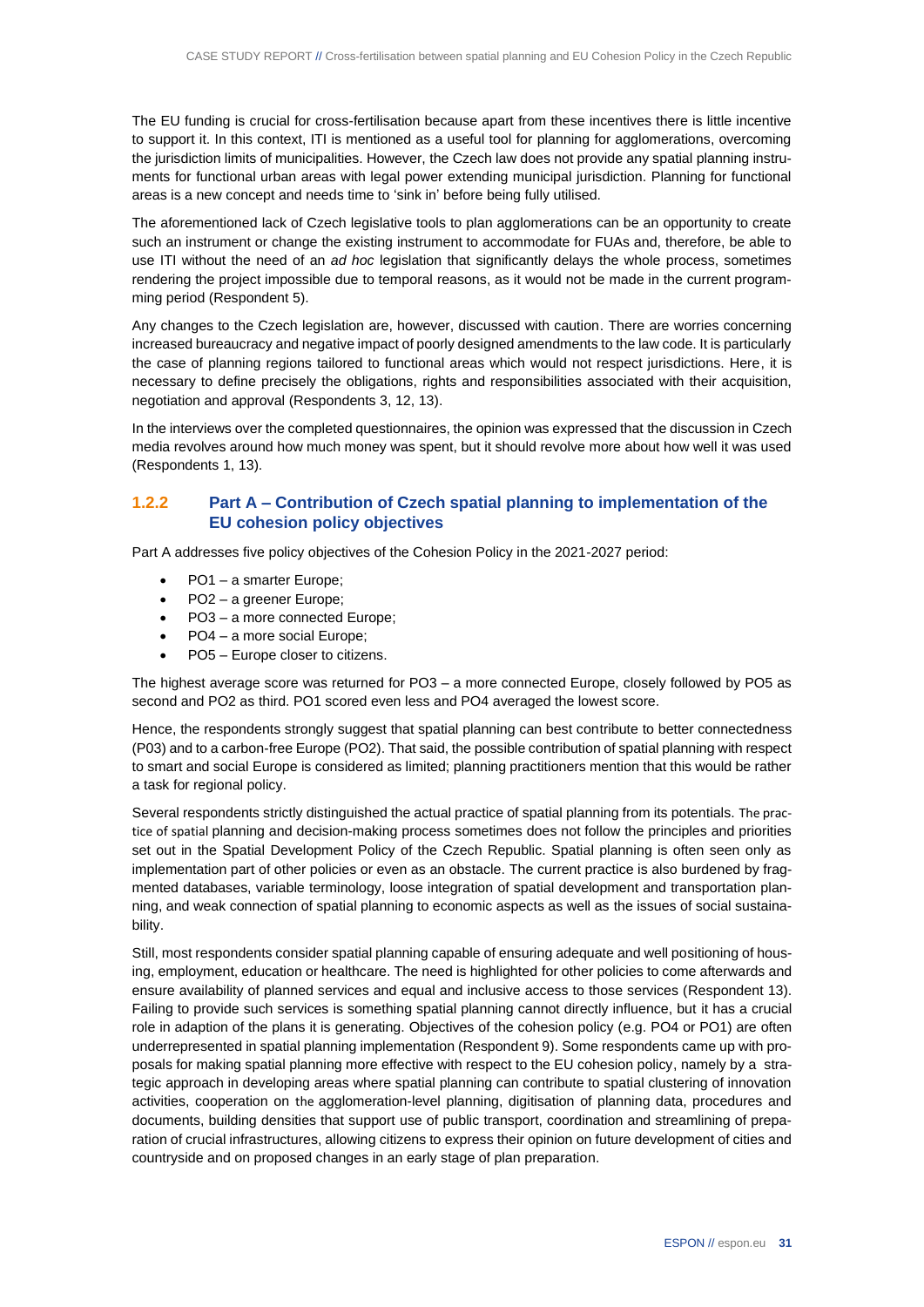Overall, the respondents showed strong confidence in digitisation and standardisation. Good knowledge about the territory is a prerequisite for good planning in that territory (Respondent 12). Some mentioned the benefits in unifying terminology across fields related to spatial planning, e.g. housing construction (Respondent 13). Absent concept and legislative instrument on the national level to deal with high-speed internet connection is criticised in view of the pursuit of a smarter and more connected Europe goal (Respondent 5).

Another strong contribution of spatial planning was seen in the field of polycentric development (Respondents 1, 5). However, it is doubtful whether the planned transport networks fully support the polycentric development of settlement structure or the principle of sustainable development. Spatial planning priorities should be better reflected in sectoral legislation. The ITI and CLLD strategies are insufficiently linked to spatial planning.

#### **1.2.3 Part B – Usage of Territorial Development Mechanisms / European Urban Initiative in spatial planning**

The second part of the questionnaire examined how spatial planning can make use of the Territorial Delivery Mechanisms in Cohesion Policy and / or possibly also European Urban Initiative for the different types of territories – functional urban areas, other urban areas, rural areas and other territories, such as sparsely populated areas.

The highest average score was returned in the case of FUAs (most respondents mentioned ITI), followed by rural areas (CLLDs). Other urban areas (EUI) and other territories received the lowest score. On this account, it was shown that spatial planning can best use the EU Territorial Development Mechanisms in FUAs and the most potential was seen in adapting Czech legislation to the FUA concept. Other urban areas and rural areas are less prepared to use the TDMs, at least in the opinion of the spatial planners interviewed. Several respondents urged for functional urban area planning – especially for development and transport coordination, and introduction of more 'soft' planning instruments (Respondents 4, 8, 11). Fragmented subdivision into self-governing municipalities should be considered. Joint planning, provision of amenities and public administration should be incentivised in metropolitan areas as well as in rural areas with small communities / municipalities.

The delimitation of FUAs in the Czech Republic from the perspective of the spatial planning does not correspond to the delimitation for the purpose of cohesion policy. Due to the different needs of spatial and regional planning, different delimitations of FUAs were set for the same areas, making it difficult to compare the metropolitan / city agglomeration with each other and to draw tangible conclusions from critical comparisons and / or subsequent evaluations (Respondents 5, 6, 12, 13).

Apparently, the flow of information on the potentials of EU policies is weak outside the governmental units that are immediately involved in the preparation of these policies / documents.

The hitherto contribution of European Urban Initiative in spatial planning is not much appreciated. The officials from the regional policy unit explain that spatial planning priorities may be well reflected, but specific design and targeting is not clear, given the fact that adjustments on European and national levels will still have to be developed. In any case, this would be a matter rather for institutional collaboration and governance. Some spatial planning experts consider the European Urban Initiative as an agenda outside the domain of spatial planning while the others admitted they did not know or fully comprehend EUI (Respondents 9, 12, 13).

The most frequently mentioned barrier is directly related to FUA, i.e. the mechanism with the highest potential, as was expressed by the respondents by awarding the highest score. The described problem consists in the adaptation of the Czech legislation to the FUA concept. In their view, current legislation is not flexible enough and it limits cooperation and cross-fertilisation among neighbouring municipalities within FUA (Respondent 5). One respondent even argued that more advanced legislation could bring variety for planning regions and allow less fixed borders of those regions, based on the specific (functional) needs of different regions (Respondent 13).

Overall, the ITI is a good motivation to address spatial planning for agglomerations. But again, any changes to the Czech legislation are discussed with caution. There are worries concerning increased bureaucracy and poorly designed law code. Suggested solutions included cooperation of Ministry of Regional Development and Ministry of Interior (Respondents 5, 6). Another suggestion for cooperation that was mentioned is with Local Action Groups (MAS – *Místní akční skupiny*), which identify spatial planning priorities. Part C – Implementation of the Territorial Agenda 2030 objectives by spatial planning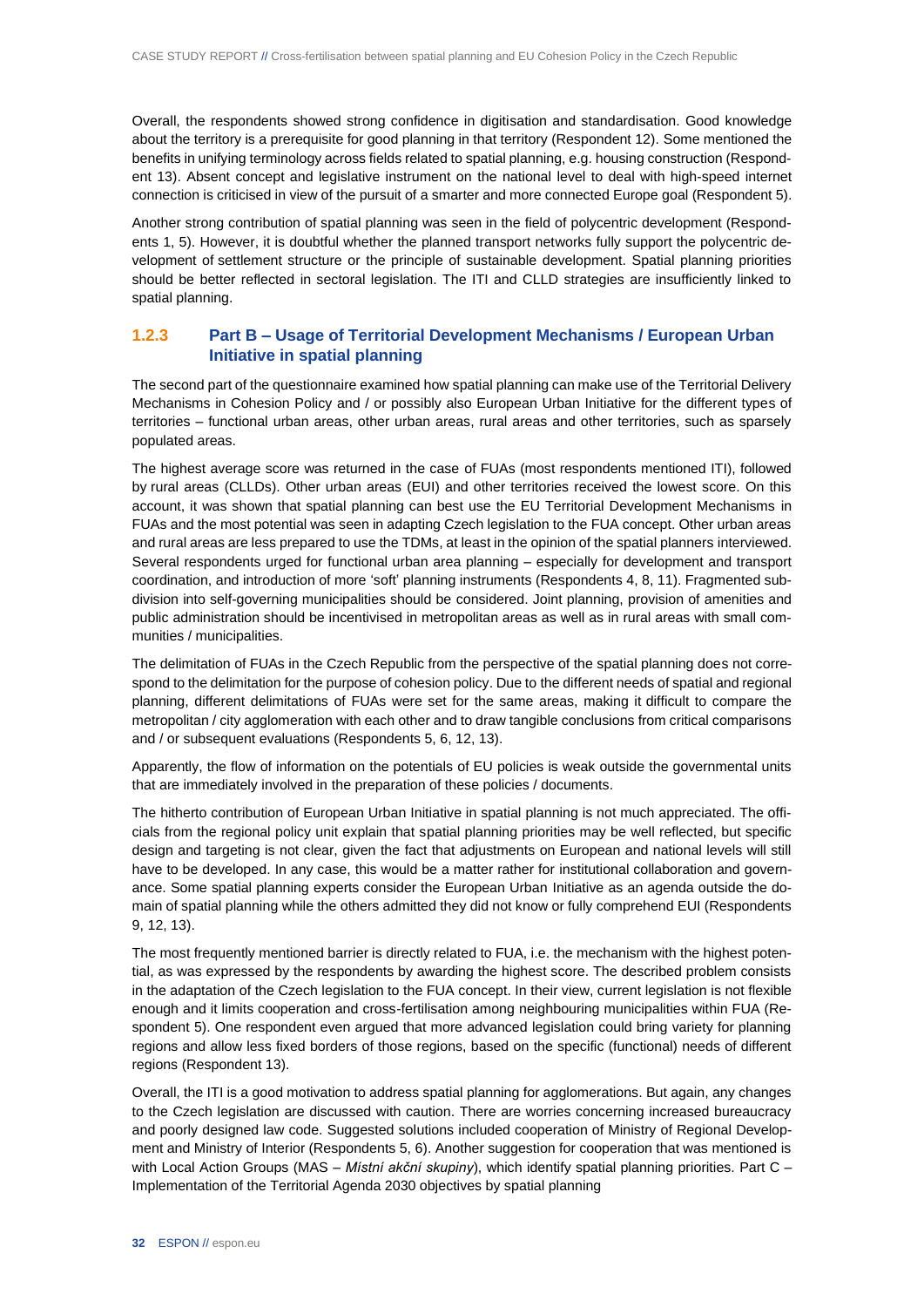The last part C is focused on the Territorial Agenda 2030 and how its priorities can be implemented in spatial planning. The two overarching objectives, a Just Europe and a Green Europe, are broken down into six priorities, three each:

Just Europe:

- balanced Europe;
- functional regions;
- cross-border integration;

#### Green Europe:

- healthy environment;
- circular economy;
- sustainable connections.

The highest average score was returned for functional regions, followed by sustainable connections as second, healthy environment as third, balanced Europe as fourth, cross-border integration as fifth and circular economy averaged the lowest score. On average, spatial planning can best contribute to the priorities of sustainable connections, functional regions and also healthy environment. The role of spatial planning in the priority of circular economy is considered as rather small. However, the state officers from regional policy unit did not make a significant difference in their assessment of the role of spatial planning in implementation of the particular priorities of the Territorial Agenda 2030, while the assessment of planning practitioners is more differentiated. For the priority of balanced Europe, the respondents commented that the size of the country requires cooperation also within the supra-national area of central Europe or possibly the V4 format. Some respondents indicated much potential in EU-wide cooperation beyond V4, e.g., cooperation with France (Respondent 5). Continuous cooperation with other EU countries in the field of spatial planning beyond regional groupings of states is the best way to ensure the functioning of cohesion policy and achieve a balanced Europe. The intensity of cooperation in spatial planning is now low compared to other fields of activity.

FUA-level integrated planning has been repeatedly mentioned as a prerequisite for local and regional development and less spatial disparities, for effective management of settlement structure with ensuring access to facilities in cooperation among core city and other places.

The opinions on cross-border integration were affected by COVID-19 pandemic, revealing how vulnerable the cross-border integration is (Respondent 5). The role of spatial planning in cross-border infrastructure planning has been mostly fulfilled in terms of designing new and improved infrastructure linkages, but the implementation of the plans as well as a truly functional cross-border integration is still lagging behind. Great potential is seen at coordinated approach to landscape planning (e.g. flood protection and management). One of the reasons are different legal constraints on the opposite sides of national borders. Some respondents also expressed lack of interest about cross-border integration, i.e. decline in the agenda covering the topic (Respondents 5, 12). The role of spatial planning in the shift towards circular economy is not quite clear. Also, the aforementioned small role of spatial planning in the priority of circular economy might be due to perceived higher importance of other prerequisites required to support circularity, such as cooperation or recycling legislation (Respondent 13).

The opinions on the role in sustainable connections are different, too. Most respondents agreed that this requires a comprehensive policy of spatial planning comprising the issues of quality and people-friendliness of public spaces, ban for gated communities, revitalisation of open landscape and promoting appropriate urban densities. The respondents from the regional policy unit consider the priority of sustainable connections the most important from the spatial planning perspective, especially in terms of availability of communication networks. The latter are a missing a tool for ex-ante assessment of the territorial impact of big infrastructure investments, particularly the transportation ones. Some of their colleagues are afraid that this tool may change into yet another bureaucratic nuisance. Other respondent insisted that the key tools are outside planning, e.g. toll roads and land property taxation.

Most respondents bring up suggestions to improve implementation and / or enhance cross-fertilisation of EU Territorial Agenda and spatial planning. In this respect, some respondents suggest implementation of legislative instruments helping with overcoming obstacles at the state borders, e.g. integrated emergency services or flood prevention (Respondent 5).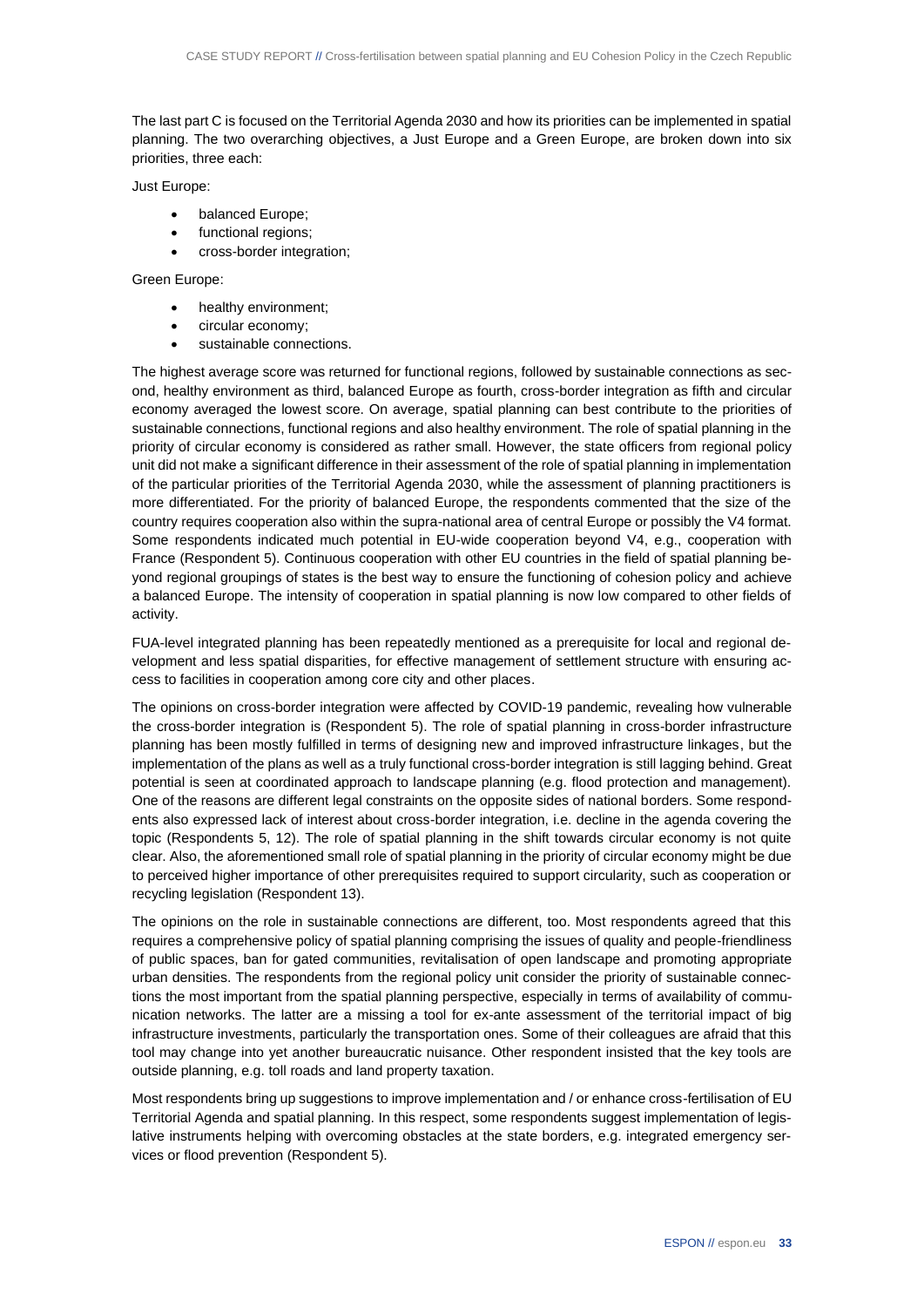### **1.3 Use of the outcomes**

The outcomes from the questionnaire results and interviews were used as a background material for elaboration of the Czech study report, namely for identification of challenges and potentials, and particularly for the themes of relevance for improving integration between EU Cohesion Policy and Czech spatial planning.

The results were presented and discussed as part of the programme of online Interactive dialogue on April 9th 2021. The discussion revolved around the aforementioned topics; however, those topics also encouraged the participants to reach yet other solutions to the barriers and potentials

### **1.4 List of the respondents**

- Jana Bělohoubková, Department of Regional Development, Regional Office, Karlovy Vary
- Jindřich Felcman, Šindlerová & Felcman Planning
- Beata Hanousková, Department of Regional Policy, Ministry of Regional Development
- Jan Jelínek and Marie Zezůlková, Department of Regional Policy, Ministry of Regional Development
- Lenka Kriegischová, Implementation of Integrated Instruments, Ministry of Regional Development
- František Kubeš, City of Brno
- Pavel Lukeš, Department of Regional Policy, Ministry of Regional Development
- Lukáš Makovský, independent research worker
- Josef Morkus, Department of Spatial Planning, Ministry of Regional Development
- Filip Novosád, Department of Spatial Planning, Ministry of Regional Development
- Zdeněk Opravil, Department of Regional Policy, Ministry of Regional Development
- Vít Řezáč, Association of Urbanism and Spatial Planning
- Romana Vačkářová, Department of Regional Development, Regional Office, České Budějovice
- Robert Veselý, Department of European Policy, Ministry of Regional Development
- Ondřej Zabloudil, Deloitte Czech Republic